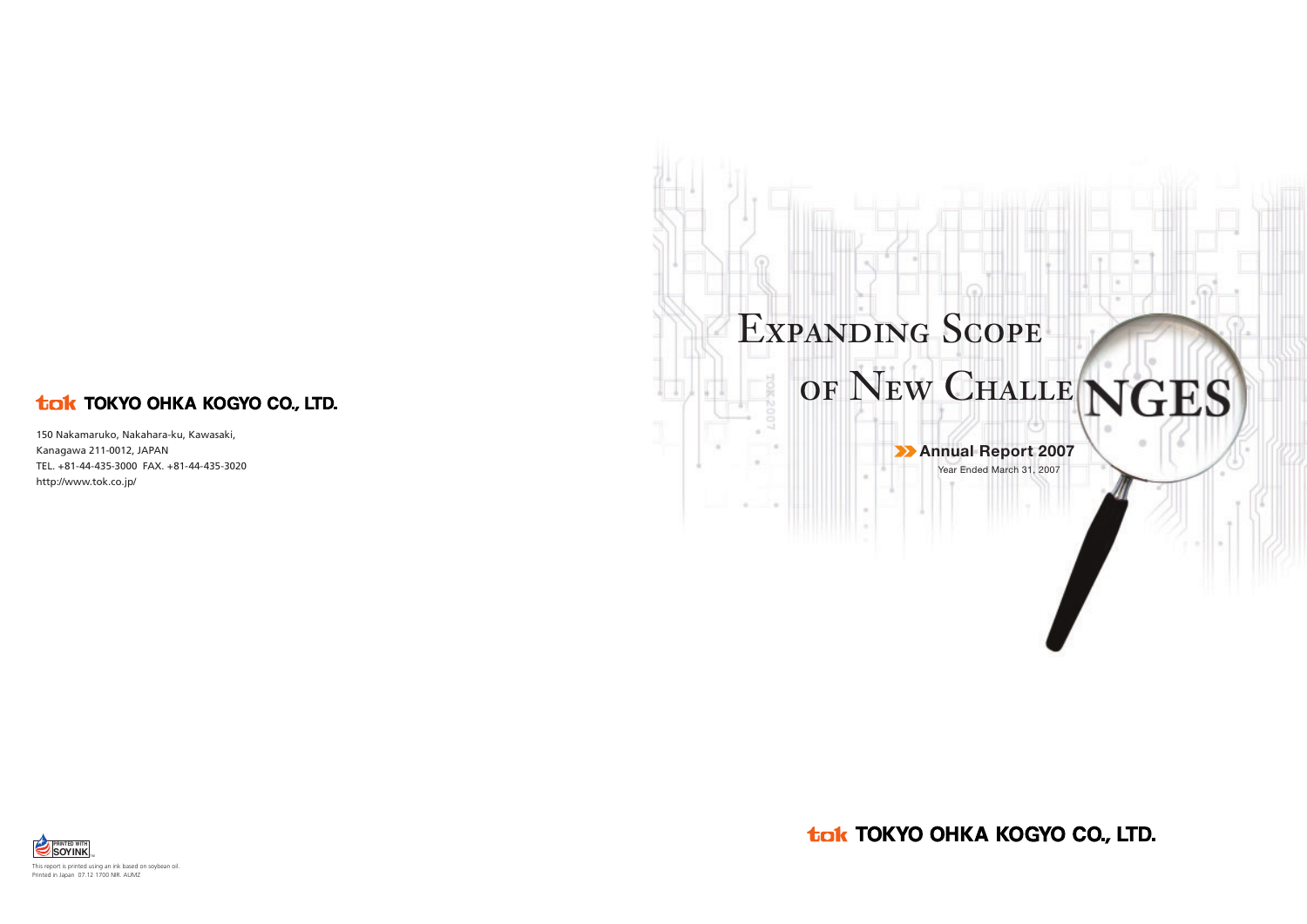| Management's Discussion and Analysis  15         |
|--------------------------------------------------|
|                                                  |
|                                                  |
| Consolidated Statements of Changes in Equity  21 |
|                                                  |
|                                                  |
|                                                  |
|                                                  |
|                                                  |

| Towards Maximizing Corporate Value                                                                                                    |  |
|---------------------------------------------------------------------------------------------------------------------------------------|--|
| A Message from the President—Advancing to the next stage of growth $\cdots$                                                           |  |
| Special Feature: Promote Three Fundamental Strategies towards<br>Maximizing Corporate Value and Achieving Sustained Growth $\cdots$ 6 |  |
|                                                                                                                                       |  |
|                                                                                                                                       |  |
| 3. A Stronger Operating Framework                                                                                                     |  |

Since 1940, TOK has contributed to social progress by providing highly advanced technologies and products, starting with electronic functional materials for the material business and for the equipment business. Our activities are guided by corporate policies with four core principles: "continue efforts to enhance our technology," "raise the quality levels of our products," "contribute to society" and "promote free-spiritedness." We are dedicated to promoting *monozukuri* (the art of manufacturing) to contribute to the creation of the future in harmony with many demands. At the same time, our operations will continue to reflect a firm commitment to corporate social responsibility. Our objective is to sustain growth in corporate value as we remain an innovative company that can meet the high expectations of all stakeholders.

> We offer a diverse range of photoresist\*, which is a widely used material that is essential for the microprocesses involved in the manufacture of semiconductors, flat panel displays, semiconductor packagings / *jisso*, printed circuit boards and other electronic products. We also supply materials for forming interlayer insulating film and planarizing insulation film, which are required as advanced microprocesses in semiconductors raise the number of layers of circuitry. The TOK Group contributes to progress in the electronics industry by developing and supplying products that offer higher performance and quality.

#### ● **Process Equipment Division**

This equipment includes photoresist coating and developing machines used to manufacture liquid crystal display (LCD) panels as well as a variety of semiconductor manufacturing equipment. By developing photoresist along with related materials and equipments, the synergetic effects can be generated to the fullest. In this way, TOK can strongly support its customers.

### ■ **Material Business**

### ■ **Equipment Business**

## **EXPENDING AND ACCEPTS** PROFILE



### ● **Electronic Functional Materials Division**

\* Photoresist: A photosensitive resin that acts and changes chemically when exposed to light.



As a comprehensive manufacturer of photoresist, TOK uses its knowledge of this material to supply a wide variety of auxiliary chemicals for photoresist such as developing solution, stripping solution, rinsing solution, thinner and other chemicals. In addition, TOK manufactures inorganic and organic chemicals used in a wide range of industries.

#### ● **Printing Materials Division**

Products include photopolymer plates used in letterpress / relief printing for corrugated board, films, beverage cans and other applications, and PS plates used in offset printing / plate making materials. To address environmental issues, TOK is working on the development and refinement of flexographic printing plates. These activities enable the Company to meet customer demands for products that reduce pollution, raise quality and optimize printing efficiency.



### The equipment business percentage figure is adjusted for intersegment sales.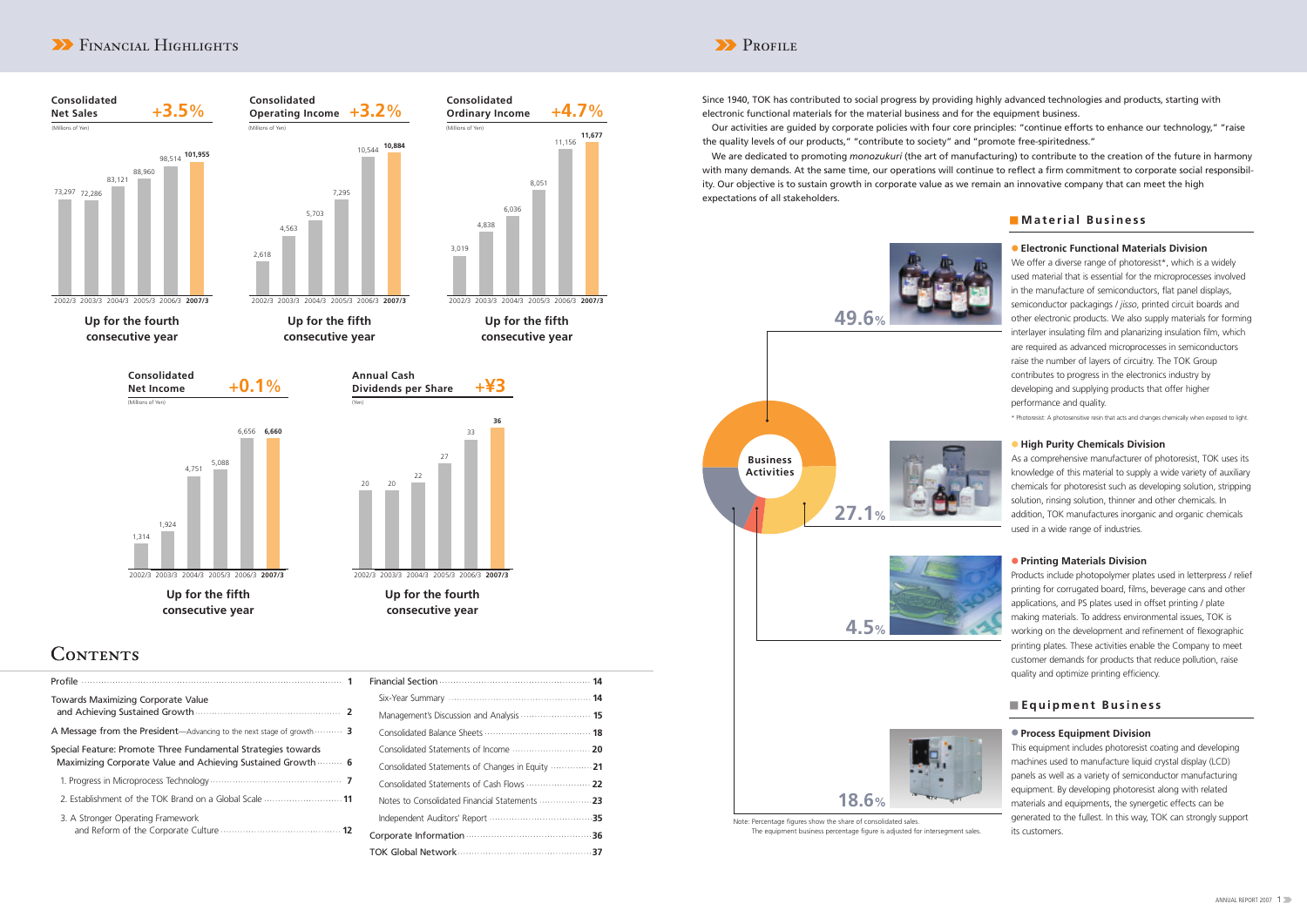### **Fourth consecutive year of higher consolidated net sales, Net sales surpass ¥100 billion for the first time. Earnings achieve the fifth consecutive year of increase.**

In fiscal 2007, ended March 31, 2007, TOK marked the completion of the first year of the third "TOK Challenge 21" medium-term plan. During the fiscal year, demand for semiconductors increased as the scope of applications for these devices continued to expand. Major sources of growth included digital consumer electronics, information devices and automobiles. However, conditions were challenging in the market for flat panel display (FPD). Demand for flat-screen televisions increased, but selling prices fell and manufacturers reduced output of liquid crystal display (LCD) panels.

In the material business, we posted higher sales of semiconductor manufacturing materials. Sales reflected growth in demand and the benefits of sales activities that matched user needs. Highly sophisticated materials such as excimer laser photoresist were the primary source of sales growth. Sales of materials for FPD production fell short of our target because of a rapid downturn in the production of LCD panels in the second half of the fiscal year. But fiscal-year sales of FPD materials were higher than in the previous fiscal year thanks to an increase in sales of value-added products. This was the result of investments in Japan and overseas to boost output capacity and measures to cut manufacturing expenses. In the equipment business, lower capital expenditures by LCD panel manufacturers caused orders received to fall below new orders in the previous fiscal year. However, the large order backlog raised sales to an all-time high.

Consolidated net sales rose 3.5% to ¥101,955 million, the fourth consecutive year of sales growth and the first year that net sales topped ¥100 billion. Earnings were higher for the fifth consecutive year. Operating income improved 3.2% to ¥10,884 million, ordinary income was up 4.7% to ¥11,677 million and net income increased 0.1% to ¥6,660 million. The operating income ratio was 10.7% and the ordinary income ratio was 11.5%.

The year-end dividend per share was ¥18, as we converted last year's ¥3 commemorative dividend into an ordinary dividend. With the interim dividend, this resulted in an increase of ¥3 to ¥36 in the dividend applicable to the fiscal year. This is the fourth straight year in which TOK has raised the dividend.



#### **Management Vision Statements**

TOK is building a consistently profitable operating framework. Underpinning this framework is a firm commitment to customer satisfaction, technological progress and human resources development along with the awareness of the importance of corporate social responsibility (CSR) activities.



-Advancing to the next stage of growth



President & Chief Executive Officer Yoichi Nakamura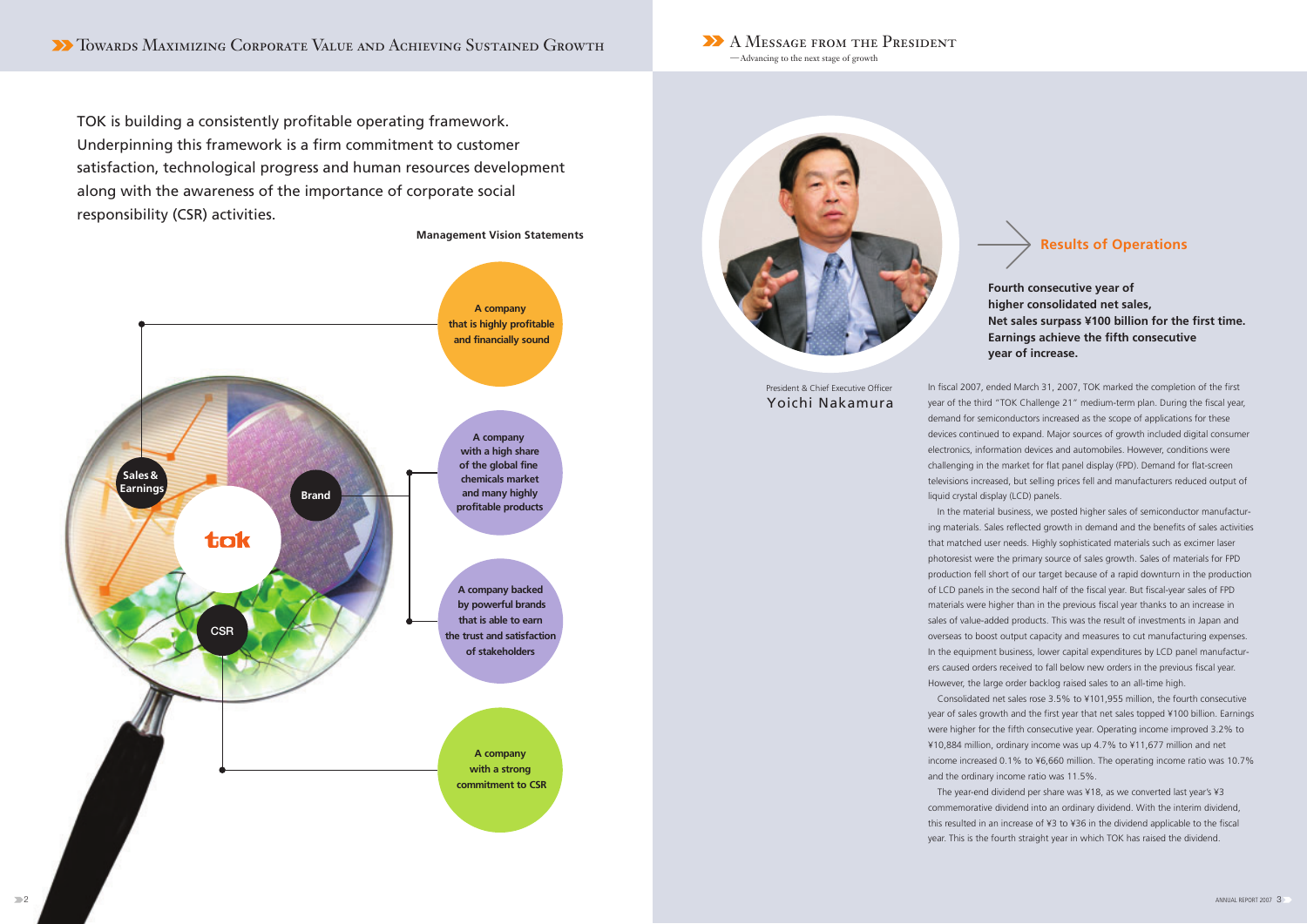**A Message for Stakeholders**

## **Aiming to raise earnings to an all-time high while bolstering R&D and firmly establishing the TOK brand**

## **Towards maximizing corporate value and achieving sustained growth**

We started the third "TOK Challenge 21" in April 2006. The objective is to become a consistently profitable company that aims for the highest possible customer satisfaction, technological progress and human resources development while promoting CSR activities. The plan has three core strategies: progress in microprocess technology; establishment of the TOK brand on a global scale; and a stronger operating framework and reform of the corporate culture. We intend to use this progress to raise earnings to an all-time high. Our current record is consolidated ordinary income of ¥13.6 billion in the fiscal year that ended in March 1998.

To achieve progress in microprocess technology, we are active in many ways. For semiconductor manufacturing materials, our R&D programs target next-generation and subsequent technologies. Illustrating this stance is our strength in immersion lithography. We are the world's first photoresist manufacturer to have its own immersion exposure system. Now we are speeding up our work on a variety of associated materials and process technologies. For FPD manufacturing materials, we are positioning ourselves to meet the increasingly sophisticated and diverse needs of our customers. We have constructed an R&D facility dedicated exclusively to FPD technologies and are making other investments from a long-term perspective. Creating new businesses is another goal. Here, we are studying materials for solar cells, an energy source with a minimal environmental impact, and other products. We want to create businesses that will become new pillars of earnings in the future.

To strongly establish the TOK brand on a global scale, we need to concentrate on firmly linking our brand with superiority in microprocess technology. At the same time, we will leverage the power of our brand in the semiconductor photoresist market to establish positions in other markets. Moreover, we aim to build a solid global market position as a leader in the field of microprocess technology.

TOK has been allocating considerable resources to the pursuit of processes that yield more progress in microprocess technology. We foresee no change in this policy. TOK remains firmly committed to funding the R&D activities and capital expenditures needed to reach our goals. We believe these investments are essential to creating our future profit centers. We are also convinced that continued R&D activities and investments in facilities to further refine microprocess technologies will contribute to the sustainable growth of TOK's corporate value. Our strong performance in fiscal 2007 is directly linked to R&D and capital expenditures we made in recent years. We will continue to make substantial investments in R&D and other activities that have a time frame of anywhere from a few years to a few decades. As our performance in the past fiscal year demonstrates, these activities are very likely to produce significant benefits for TOK's stakeholders in the future.

October 2007

ahamura

Yoichi Nakamura

**Progress report on the third "TOK Challenge 21" medium-term plan**

Accomplishing this goal will require making effective use of our overseas manufacturing and sales network. TOK must aim for the highest possible customer satisfaction in terms of quality, price, performance, technical support and every other aspect of our operations.

To strengthen the management framework and reform our corporate culture, we must adapt more skillfully to changes in the demands placed on how we manage operations. In particular, we need to build stronger internal controls, compliance programs and risk management systems. A workforce and corporate organization that adapt to change flexibly are also vital to improving our



management framework and corporate culture.

Unfortunately, we face severe challenges in the equipment business. Another challenge is higher depreciation expenses, the result of substantial capital expenditures and a change in Japan's depreciation accounting system and other factors. As a result, although we expect net sales to increase in the fiscal year ending in March 2008, we expect earnings to decline.

Due to this outlook, we will have to work even harder to reach the goals that we initially established for the final year of the third "TOK Challenge 21," which ends in March 2009. Raising earnings to a new all-time high is a key target of the current medium-term plan. We still view this as an important step towards the start of TOK's next stage of growth, and remain committed to

reaching this target.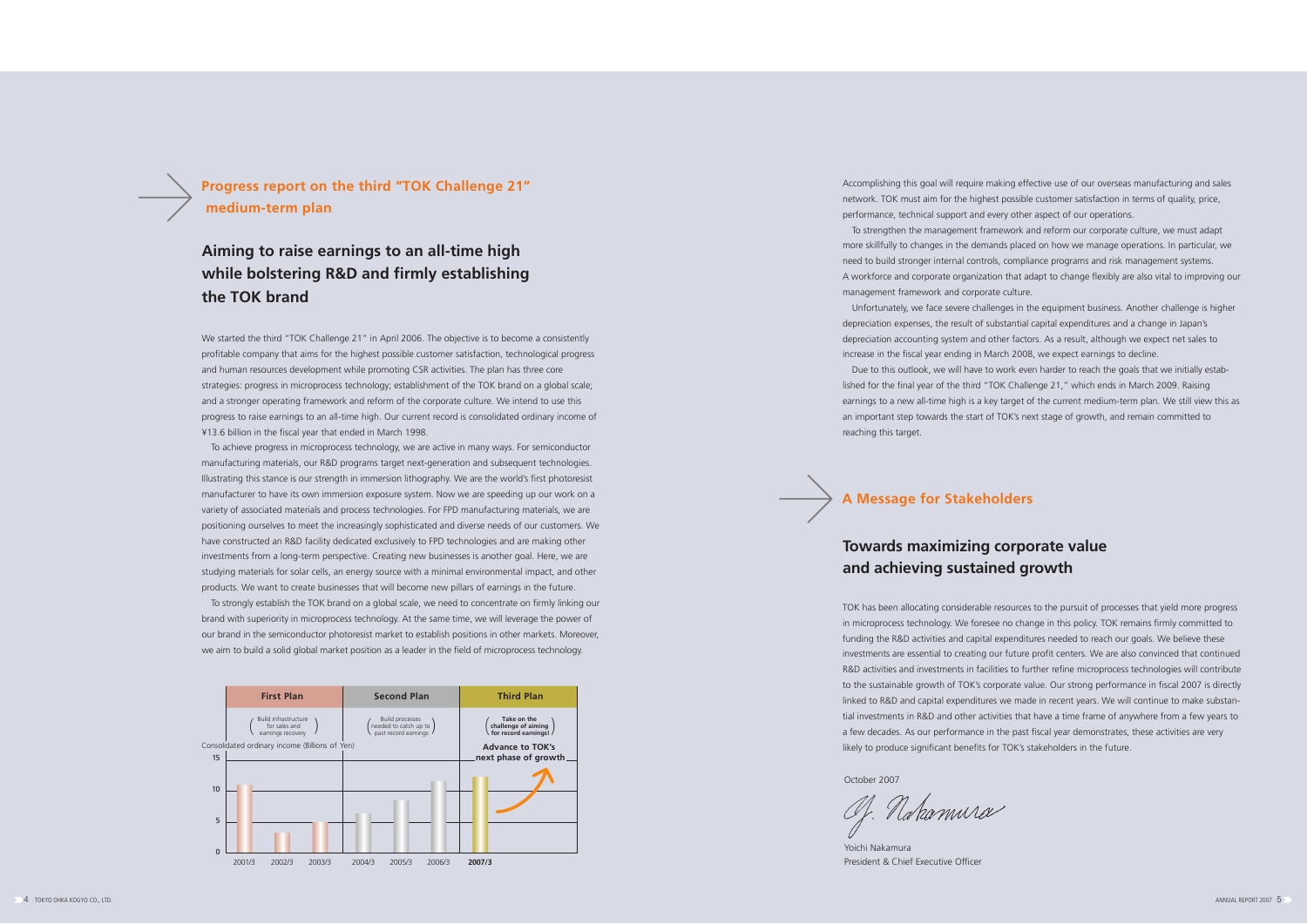## **Towards Maximizing Corporate Value and Achieving Sustained Growth**

# **Progress in Microprocess Technology** -Looking Ahead to the Future

of Microprocess Technology

### **Aiming to raise earnings to an all-time high**

### **The Evolution of Microprocess Technology Drives TOK's Growth**

The third "TOK Challenge 21" medium-term plan is a blueprint for advancing to our next stage of growth. There are three core strategies: progress in microprocess technology; establishment of the TOK brand on a global scale; and a stronger operating framework and reform of the corporate culture. By pursuing these strategies, we plan to set a new record for earnings.

TOK will continue to conduct an extensive R&D program targeting leading-edge fields of technology, with a focus on microprocess technology. We will also enhance the stature of the TOK brand as a symbol of reliability. By taking these measures while retaining a strong commitment to CSR, we aim to increase our corporate value consistently.

We are pursuing advances in microprocess technology along two vectors. In the "vertical extension," we intend to devise methods for even more sophisticated, value-added processes by amalgamating a variety of technologies. In the "horizontal extension," we utilize established technologies and apply innovative thinking that is not limited by conventional concepts. Here, our goal is to look beyond current business domains to create next-generation core businesses. While cultivating those, we will take on the challenge of continuing evolution of microprocess technology.

Maintaining a competitive edge in the electronics industry is vital to the success of the TOK Group, because the pace of technological progress is rapid. This is why the Group is constantly taking microprocess technology to an even higher level. As our core competence, microprocess technology is the primary source of our ability to create corporate value.

The third "TOK Challenge 21" medium-term plan is designed to take us to the next stage of growth. The plan recognizes that TOK cannot sustain growth without further progress in microprocess technology. To achieve this growth, the plan calls for aggressive measures to develop competitive technologies and products that accurately target user needs.



In the semiconductor manufacturing materials category, KrF excimer laser photoresist were the primary source of growth and great contributor to the material business. Furthermore, higher sales of ArF excimer laser photoresist made this product a more important element of the material business. In the FPD manufacturing materials category, we recorded higher sales of TFT-LCD array photoresist and black resist for LCD color filters. However, weaker demand caused sales to fall in the fiscal year's second half. In the equipment business, a large order backlog resulted in solid sales of LCD color filter coating machines.

Progress in microprocess technology

TSVs : Through-Silicon Vias

#### **Fiscal 2007 Growth Drivers**

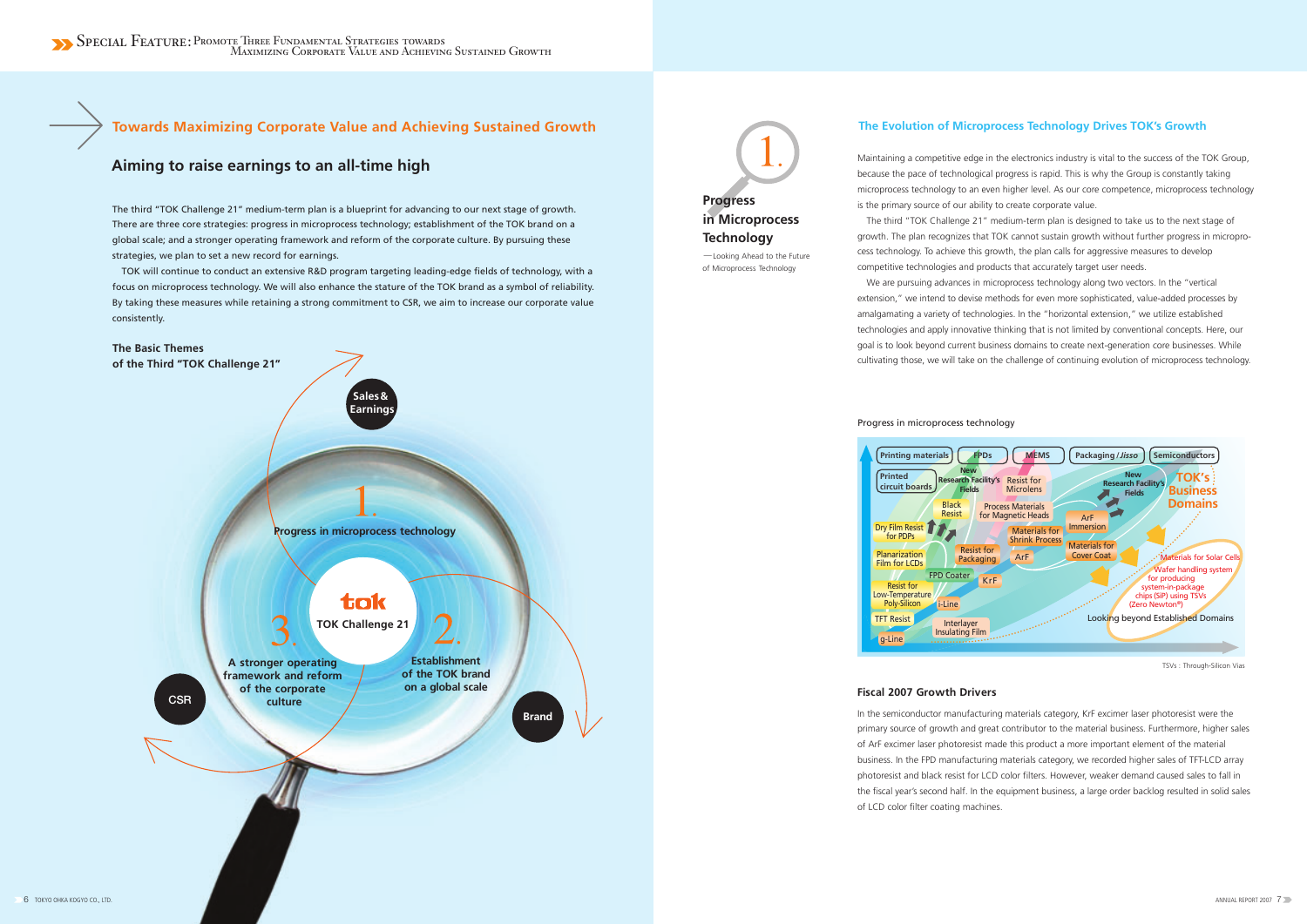R&D is vital to our ability to sustain long-term growth. We must preserve our competitive edge in microprocess technology for highly sophisticated applications. Through the timely allocation of substantial resources, we are further upgrading our ability to develop new technologies. TOK has a large R&D infrastructure of its own, but we also have many collaborative projects with equipment manufacturers, suppliers, universities and research institutes.

TOK undertakes substantial capital expenditures in order to maintain a solid base for sustained growth.

Our R&D activities make us even more competitive in established businesses while 2003/3 2004/3 2005/3 2006/3 **2007/3** 2003/3 2004/3 2005/3 2006/3 **2007/3** providing the basis for activities in new business domains. With this broad-based R&D program, we can conduct businesses operations that look ahead to the future of microprocess technology.

#### **Research and Development**

TOK has constructed separate facilities devoted exclusively to research involving semiconductor production materials and FPD production materials. These facilities enhance the speed and accuracy of R&D programs. Another benefit is more powerful quality management and assurance systems. Expanding and upgrading production facilities in Japan and overseas is another major use of investment in plant and equipment.

- $\Rightarrow$  Devised exclusive solutions for materials and equipment required for 3D packaging / *jisso* combining thin LSI chips and TSVs
- ❶Developed nano-coating material that improves the precision of nanoprocesses

- Started activities involving materials for solar cells TOK developed a diffusion source that
- raises power generating efficiency in solar cells, an important source of renewable energy.
- **2** Developed low molecular weight material for EUV lithography

### A/SET

●Increased output capacity of black resist for LCD color filter

TOK started operations in July 2006 at a newly constructed research facility at its Sagami Operation Center completed in February 2006. Focusing exclusively on semiconductor manufacturing materials, the laboratory conducts studies to achieve more progress in the field of semiconductor microprocess technology. We have many sophisticated facilities: a super clean room with an extremely high level of air purity; an ArF excimer laser immersion exposure system, a first among the world's photoresist manufacturers; and sophisticated research equipment compatible with 300mm wafers. In fiscal 2008, ending March 31, 2008, we plan to install a state-of-the-art ArF excimer laser exposure system (dry process) with a high numerical aperture (NA) in this laboratory.

●Cotem Co., Ltd., a joint venture in Korea, started producing TFT-LCD array photoresist.

**2** Completed construction of new FPD manufacturing materials laboratory

#### Investment in plant and equipment (Consolidated)

TOK positions R&D in the semiconductor field as the nucleus of all its microprocess technology activities. We will take the initiative to be a leader in next-generation technologies. We are determined to reinforce our superiority in the field of microprocess technology for producing even smaller features on silicon wafers.

#### ❶ **New Semiconductor Manufacturing Materials Laboratory**

#### Highlights of accomplishments

| ● A joint project with SANYO Electric |
|---------------------------------------|
| Co., Ltd. developed a wafer           |
| handling system for producing         |
| system-in-package chips (SiP) using   |
| through-silicon vias (TSVs)           |
|                                       |

#### (Consolidated) (Billions of Yen)



Inside the super clean room



The new FPD manufacturing materials laboratory



The new semiconductor manufacturing materials laboratory



## Research and Development and the state of the state of the state of the state of the state of the state of the state of the state of the state of the state of the state of the state of the state of the state of the state o



#### **2005**

#### **2006**

#### Major projects

●Chang Chun TOK (Changshu) Co., Ltd., a joint venture in China, started commercial production of high purity chemicals used in the manufacture of semiconductor devices and LCDs.

❶Completed construction of and started operation at new semiconductor manufacturing materials laboratory

### **2005**

#### **2006**

#### **2007**

We completed a laboratory devoted solely to FPD manufacturing materials in April 2007 at the Sagami Operation Center. The facility includes research and evaluation equipment that can handle large glass substrates for LCDs. The laboratory's central mission is developing products that precisely match user needs.

### ❷ **New FPD Manufacturing Materials Laboratory**

As semiconductor production processes create finer circuit lines on silicon wafers, manufacturers require even thinner coatings of photoresist. But we had a problem : extremely thin photoresist films are inevitably less able to withstand etching.

To solve this, we joined forces with RIKEN, a government-affiliated science and technology research institute. We succeeded in devising a way to cover a film of photoresist with a protective coating only a few nanometers thick. This breakthrough resulted in the development of a protective

coating material with at least 10 times greater resistance to etching than conventional methods, along with a process to apply this coating.

After forming the photoresist pattern, the protective coating is applied to allow this coating to be chemically absorbed. This process creates a protective film of only a few nanometers over the pattern. During the etching process, this protective film ensures that the pattern remains intact. We believe that this new technique will make a large contribution to further advances in microprocess technology.

#### ❶ **Nano-coating material**

TOK was part of a joint undertaking that developed the basic material for a photoresist for extreme ultraviolet (EUV) lithography. With our partner Hitachi, Ltd., we also received the cooperation of the Association of Super-Advanced Electronics Technologies (ASET). The material is a small-molecule polyphenol with a molecular weight of around 1,000. The molecular weight of a typical polymer is about 10,000. Using these small molecules of a uniform size greatly reduces line-edge roughness\*, which is a problem with EUV lithography. Furthermore, this innovative material has the required resolution along with a high sensitivity that contributes directly to improved productivity.

Expectations are high that this photoresist material will help make possible the ultra-fine processes required by EUV lithography. These processes will be required by chips with a 32-nanometer halfpitch and subsequent generations of devices that are expected to appear in about 2012.

\*Line-edge roughness refers to the unevenness along the sidewalls of photoresist features. This roughness has an enormous impact on productivity for semiconductor devices because it causes breaks, shorts and other defects in circuit patterns.

#### ❷ **Low molecular weight photoresist for EUV lithography**

A 28-nanometer half-pitch pattern produced with a small molecule photoresist and EUV lithography (using high NA small field exposure tool) (Evaluation performed by ASET EUV Process Technology Laboratory on behalf of NEDO)

| <b>Conventional Method</b><br>Photoresist pattern                                          | Etching                     | In the conventional method, the poor ability to withstand etching means |
|--------------------------------------------------------------------------------------------|-----------------------------|-------------------------------------------------------------------------|
|                                                                                            |                             | that the etching process removes even some sections that should remain. |
|                                                                                            | for the photoresist pattern | Nano-coating forms a protective layer                                   |
| <b>New Method</b><br>Processed wafer surfaces                                              | Nano-coating                | Etching                                                                 |
| by making the newly formed photoresist pattern on the surface more<br>resistant to etching |                             | A new technique that permits more selective etching of wafer surfaces   |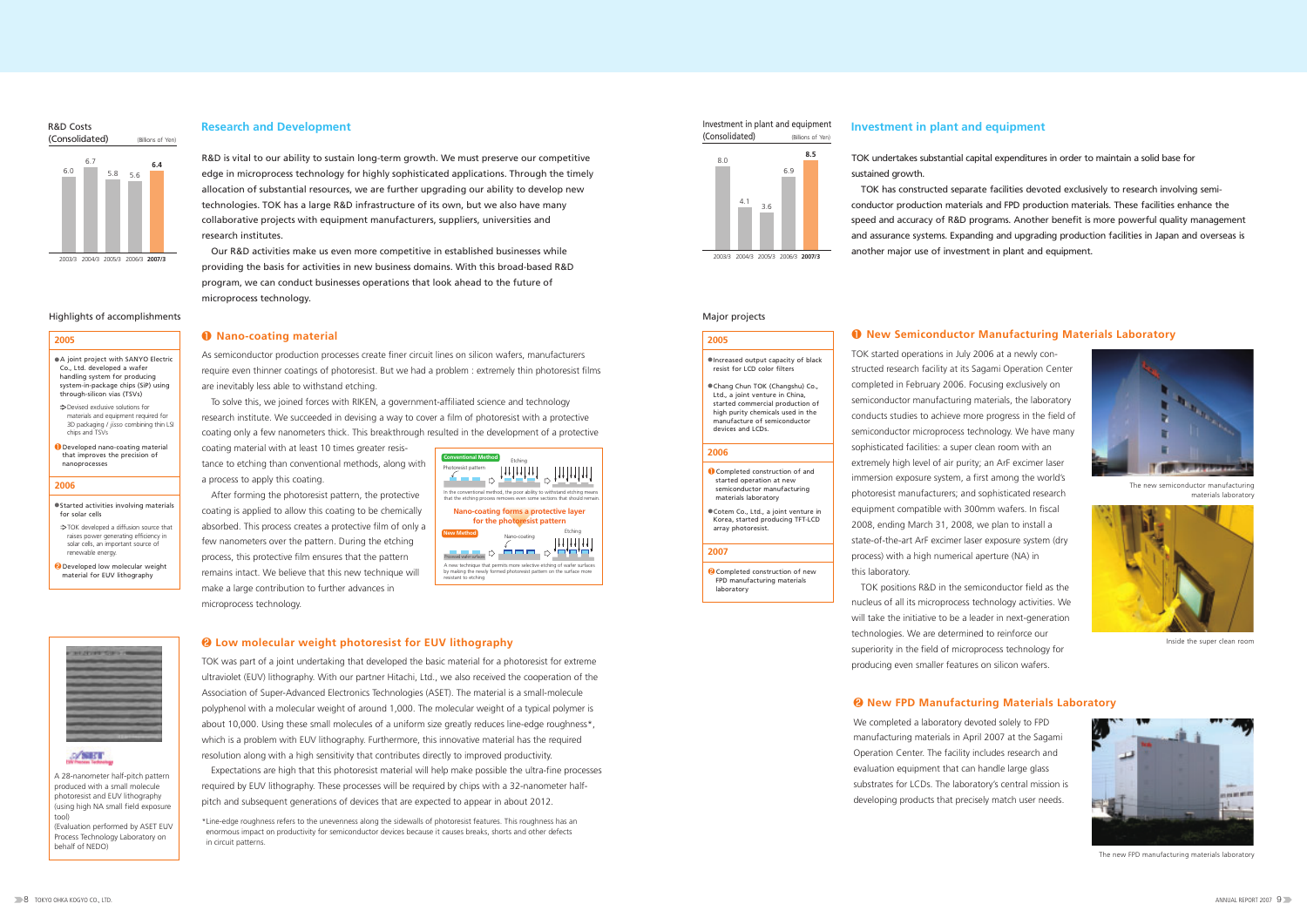The TOK Group divides its operations into two business segments: the material business and the equipment business. In both businesses, we are working even harder at developing technologies needed to fulfill the increasingly complex requirements of the market. Another goal is building strategic relationships with new customers.

#### **Establishing the "TOK Brand"**

### **The Basics of** *Monozukuri* **(The Art of Manufacturing)**

#### **Business Activities**

TOK focuses on the most technologically advanced sectors of business fields, supplying electronic functional materials and others that are indispensable to progress in microprocess technology. Measures to firmly establish the TOK brand also will contribute to growth in this business.

Speed and timing are increasingly important to the successful development of new technologies. That makes skills in identifying market needs faster and from a broader perspective an invaluable competitive advantage. Firmly establishing the TOK brand worldwide is the key to heightening TOK's stature in this challenging business environment.

For the TOK Group, earning the trust of customers is the basis of brand value. A powerful TOK brand, therefore, signifies our ability to use microprocess technology solutions to meet even greater expectations of our customers. A respected brand also demonstrates our position as the customers' first choice for solutions that meet their needs. We want the TOK brand to be synonymous with excellence in microprocess technology. We are convinced that raising brand equity in this manner will contribute greatly to our ability to maximize corporate value.

TOK is highly skilled in the development of manufacturing technologies for the reliable supply of sophisticated products at a low cost. In addition, we have a solid infrastructure for *monozukuri*, the basis for all activities of the TOK Group. By upgrading both of these strengths, we plan to enhance customer satisfaction with a *monozukuri* framework that manufactures products that differentiate us from other companies.

We have started using a Manufacturing Execution System (MES) to supply products that excel in terms of their design and development processes, quality, services and prices. An effective information management system also backs up our products. Furthermore, we must build an even more effective quality management and assurance system in response to the increasingly diverse and sophisticated needs of our customers. The recent completion of two laboratories, one for semiconductor materials and the other for FPD materials, gives us an even sounder foundation for consistently delivering outstanding quality.

- Capture a greater share of the market for KrF excimer laser photoresist
- Enhance the performance of ArF excimer laser photoresist
- Develop immersion lithography process materials (cover coat materials and others)
- Create ideas for multilayer process (bi-layer and tri-layer) materials
- Create ideas for materials for double patterning technique

ncina of **customer satisfaction** Becoming a company that customers turn to first for solutions

We believe that supplying products with high quality consistently is the best way to make the TOK

 $-$ As the Leader in Microprocess Technology

brand more powerful.

### **Reinforcing Overseas Network**

TOK is determined to play a leading role worldwide in the field of microprocess technology. As one way to reach this objective, we are assembling customer support networks in North America, Europe and Asia. With TOK at the center, all group companies work closely together to use their resources with maximum efficiency. This infrastructure will enable us to earn the trust of our customers, thereby making the TOK brand even more respected on a global scale.

Group member Chang Chun TOK (Changshu) Co., Ltd., a joint venture, was established in August 2005 in China. Initially, this company manufactured high purity chemicals used in the manufacture of semiconductors and LCDs. The company subsequently started expanding its production items. In Korea, joint venture Cotem Co., Ltd., which was established in October 2006, manufactures TFT-LCD array photoresist. In the United States, we are boosting the sales capabilities of Tokyo Ohka Kogyo America, Inc. To oversee this process, we named a head office corporate officer to be president of this subsidiary in April 2007.

Increase earnings from LCD color filter coating machines and develop new applications for microprocess technology.

#### **Strategies for major products**

- Target demand associated with the switch by manufacturers from spin coaters to non-spin coaters for making LCD color filters.
- Increase marketing activities in the semiconductor, semiconductor packaging / *jisso*, MEMS and other market sectors

(Create a "post coater" business that can benefit from synergies with the material business.)

#### **Strategies for major products for the semiconductor manufacturing sector**

#### **Material Business** Growth in Material Business Sales

#### **Strategies for major products for the FPD manufacturing sector**

- Supply photoresist that can form even finer lines for TFT-LCD arrays
- Supply black resist for LCD color filters with better performance and microprocess capabilities



CHANG CHUN TOK (CHANGSHU) CO., LTD.

2003/3 2006/3 **2007/3**

Net Sales - Operating Income Ratio

2.2%

12.9%

**15.9%**

9.6

18.1 **18.9**



#### **Equipment Business** Growth in Equipment Business Sales (Billions of Yen)

## **Establishment of the TOK Brand on a Global Scale**

(Consolidated)

#### **Roadmap for Development of Semiconductor Photoresist**





Note: The equipment business figures are adjusted for intersegment sales.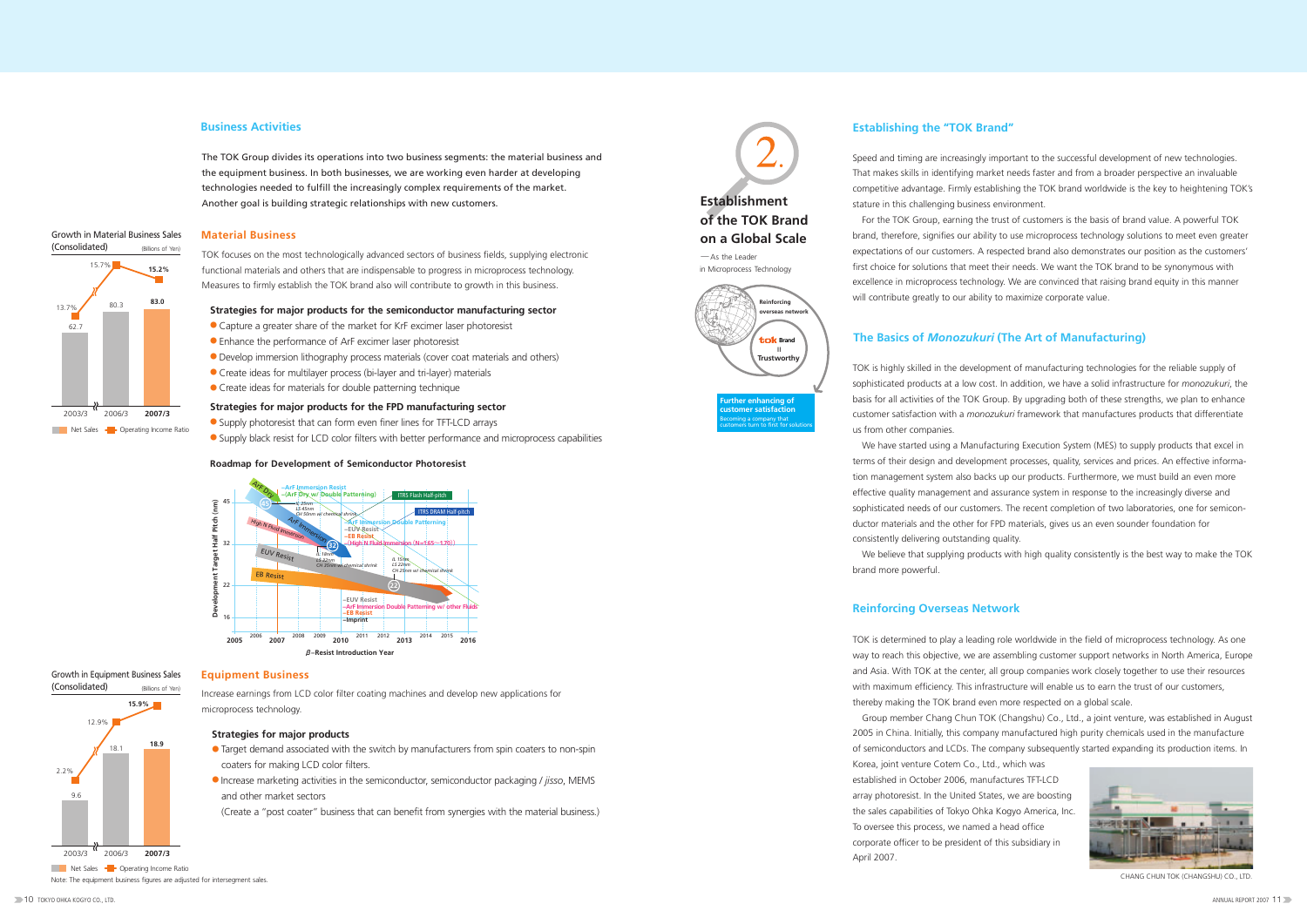#### **A Stronger Operating Framework and Reform of the Corporate Culture**

TOK is strengthening management framework in many ways to match the increasingly global nature of its operations and meet stakeholders' diverse demands. We are building a system of internal controls, effectively using IT systems and taking many other actions. Corporate social responsibility (CSR) is another integral element of our initiatives.

For our corporate culture, we plan to establish a spirit that enables our entire organization to adapt to the rapid changes taking place in our markets. Everyone at our group must play a role in backing up the TOK brand and in upgrading manufacturing activities, which is the foundation for *monozukuri* (the art of manufacturing).

#### **Corporate Governance**

Aiming to become a company that is able to earn the trust and satisfaction of all stakeholders, TOK positions enhancement of corporate governance as one of the most important management issues: the means to maintain a sound and transparent management and to enhance its operational efficiency by speeding up the decision-making process.

#### **Corporate Governance System**

While taking steps to strengthen the Board of Directors' functions in management decision-making and supervision, TOK is also reinforcing business execution functions. For this purpose, a multi-level organization has been established that is made up of the chief executive officer, senior executive officers, executive officers and officers. This organization provides for differences in the business responsibilities, skills and other items concerning each officer. Furthermore, TOK has a Committee of Officers, which is made un of all officers. As of June 28, 2007, we had 13 officers.

As a company with corporate auditors, TOK employs the corporate auditor system. We are taking actions to upgrade audits performed by the corporate auditors by using the greater authority of these auditors provided for in the Japanese Corporate Law. In addition, TOK is using the benefits of reforms to its Board of Directors and the 2003 adoption of the officer system to fortify the management decision-making and supervision function and business execution function while clarifying responsibility for performing these functions. We are convinced that using these systems to strengthen management is the most effective means of upgrading corporate governance.

#### Board of Directors and Directors

As of June 28, 2007, we had seven directors, including one outside director. The board has a flat, dual-level structure made up of the representative directors and the other directors. This provides a structure that is ideally suited to performing the board's fundamental roles of reaching decisions concerning management policies and supervising the management of business operations. The term of the directors is one year. This permits quickly responding to changes in the operating environment and clarifies accountability for the directors concerning operating results in each fiscal year. To make the activities of the directors more transparent and reinforce the board's supervisory function, there is one outside director.

#### Committee of Officers and Officers

#### Board of Auditors and Auditors

As of June 28, 2007, the Board of Auditors comprised three auditors, two of whom were outside auditors. The auditors attend meetings of the Board of Directors and other important meetings. These duties are performed in accordance with auditing standards (Corporate Auditor Auditing Regulations), the auditing policy, the division of tasks and other items. In addition, the auditors check the performance of directors by receiving reports from directors and others. For financial audits, the auditors receive reports from the independent accountant and use other means to verify the suitability of financial accounting methods and the results of these audits.

#### Internal Auditing Division

The Internal Auditing Division is a part of the Company's system of internal compliance. It consists of four full-time staff and conducts periodic audits as deemed necessary in order to ensure full compliance with laws, regulations and Company regulations. The division also provides guidance concerning measures to make improvements.

#### **Corporate Social Responsibility**

The TOK Group's mission is to contribute broadly to social progress while achieving growth by supplying superior products backed by an aggressive R&D program that accurately targets market needs. We are well aware that a commitment to corporate citizenship is essential to conducting business activities properly. As an organization that uses many chemicals, we take extreme care with regard to health and the environment. The TOK Group undertakes many environmental activities. Among them are a "3R Campaign" (reduce, reuse, recycle), stringent procedures for safely managing chemicals and an energy conservation program. We also have compliance, risk management and other systems. Furthermore, we have employee training programs and exercise care to provide employees with a pleasant workplace environment.

As a responsible member of society, we adopt a comprehensive view of our obligations concerning the environment, the community and the economy. All TOK Group employees perform their jobs based on an understanding of the importance of CSR. We are determined to remain an organization worthy of the trust of all stakeholders.

For more information concerning CSR, please read the *Environmental and Social Report* that TOK

prepares every year.



and Social Report 2007

#### **Compliance**

The TOK Group Compliance Standards of Conduct became effective on April 1, 2005. The objectives are to raise awareness of the importance of compliance and to establish a clearly defined set of shared values and code of conduct.

Along with the enactment of these standards of conduct, we initiated an internal reporting system. This permits the fast discovery of violations of laws, regulations, the code of behavior and other guidelines as well as a quick response. The internal reporting system has two options to protect individuals who submit reports: an internal route and an external route, which provides a direct link to TOK's legal counsel. This allows individuals to select the reporting channel that best matches each situation. For internal reports, we have a clear policy of preventing dismissals and other negative consequences for individuals who submit reports, except in cases where reports are dishonest or inappropriate.



In the event of a violation of laws, regulations, the code of behavior and other guidelines, the Compliance Committee, which is chaired by the Company president, conducts an investigation. Based on the result, disciplinary actions are taken as required. In addition, the committee determines measures to prevent a reoccurrence of this type of incident and puts these measures in place throughout the Company.

TOK Group Compliance Standards of Conduct Handbook

TOK  $50 - 7$ コンプライアンス行動基準  $818$ 

> Published College College ton EXECUTATION

**化酸物理マニュアル** 

348

**AND CORPORATION** 9.8.9 (1999)<br>9.9.9 (1999)<br>1.9.9 (1999)

### **Risk Management**

TOK maintains an organization for preventing problems associated with risks and for minimizing risk in the event of an emergency. This allows the Company to accommodate various risks that can have a significant effect on business activities.

TOK has prepared a Contingency Plan and has a Contingency Management Committee chaired by the department manager of the General Affairs Department. It has also a Contingency Management Secretariat led by the general manager of the Public Relations Division. With this organization, we take actions to anticipate risks, prevent the occurrence of incidents and make all employees aware of these risks. We also establish procedures to follow in the event of an emergency. Contingency Plan

## **A Stronger Operating Framework and Reform of the Corporate Culture**

- To Be a Trustworthy Company

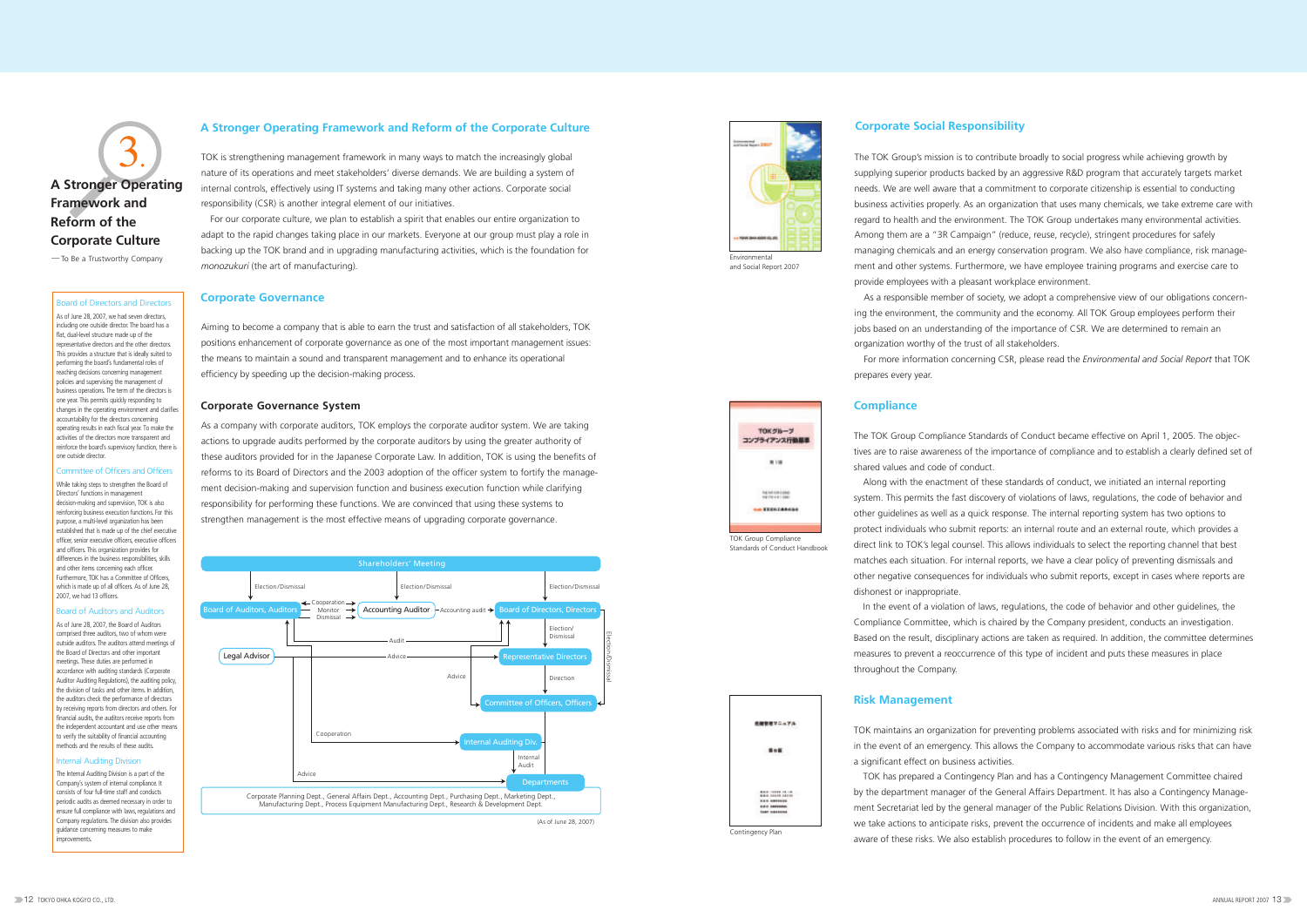## **Six-Year Summary Management's Discussion and Analysis**

#### **Results of Operations**

#### **Net Sales**

In the fiscal year ended March 31, 2007, consolidated net sales rose ¥3,440 million, or 3.5%, from the previous fiscal year to ¥101,955 million. Net sales in the first half expanded ¥3,239 million, or 6.8%, to ¥50,697 million and net sales in the second half increased ¥200 million, or 0.4%, to ¥51,257 million.

In the semiconductor market, sales of TOK materials rose as applications for semiconductors continued to expand beyond digital consumer electronics and information devices to include automobiles and other products. Sales of flat panel display (FPD) materials increased because of growing demand for flat-screen televisions and other products. However, year-on-year sales growth was lower in the fiscal year's second half than in the first half. The growth rate in the second half was also lower than in the first half during the entire fiscal year. This was mainly attributable to the impact of a rapid decline in the production of FPD products.

#### **Segment Analysis**

\*Not adjusted for intersegment sales

#### **Results by Business Segment**

Sales in the material business increased ¥2,700 million, or 3.4%, to ¥83,038 million, with electronic functional materials accounting for most of this growth. In the equipment business, sales increased ¥738 million, or 4.0%, to ¥18,991 million, surpassing the previous fiscal year's result.

### 【**Material Business**】

The material business mainly consists of the electronic functional materials division, the high purity chemicals division and the printing materials division.

### ■ **Electronic Functional Materials Division**

In the electronic functional materials division, sales increased ¥3,516 million, or 7.5%, to ¥50,613 million.

Sales of photoresist used to manufacture semiconductors increased along with higher demand for semiconductors resulting from growth in applications for these devices. Marketing activities that targeted user needs also contributed to sales growth. Photoresist used with excimer lasers was the primary source of sales growth.

Sales of photoresist used for FPD manufacturing performed well. There was a decline in sales of plasma display photoresist because of soft demand in Asia. But growth in sales of valueadded products offset the negative impacts of lower selling prices of liquid crystal display (LCD) photoresist and a decline in LCD production.

Sales of coating sources for film formation declined as lower sales in Japan outweighed an upturn in sales in Asia.

#### ■ **High Purity Chemicals Division**

In the high purity chemicals division sales decreased ¥937 million, or 3.3%, to ¥27,674 million.

Sales of organic and inorganic chemicals increased as TOK accurately targeted sources of demand in Japan. However, lower selling prices and a downturn in production volume in the FPD industry brought down sales of photoresist-related chemicals.



#### TOKYO OHKA KOGYO CO., LTD. and Consolidated Subsidiaries For the years ended March 31, 2002, 2003, 2004, 2005, 2006 and 2007

|                                                      |            |            |                   | Millions of Yen   |            |          | Thousands of<br>U.S. Dollars |
|------------------------------------------------------|------------|------------|-------------------|-------------------|------------|----------|------------------------------|
|                                                      | 2002       | 2003       | 2004              | 2005              | 2006       | 2007     | 2007                         |
| <b>FOR THE YEAR:</b>                                 |            |            |                   |                   |            |          |                              |
| Net sales                                            | ¥ 73,297   | ¥72,286    |                   | ¥ 83,121 ¥ 88,960 | ¥ 98,514   | ¥101,955 | 864,026<br>\$                |
| <b>Material business</b>                             | 54,903     | 62,721     | 66,927            | 71,617            | 80,338     | 83,038   | 703,717                      |
| Equipment business                                   | 18,559     | 9,644      | 16,263            | 17,461            | 18,252     | 18,991   | 160,942                      |
| Operating income                                     | 2,618      | 4,563      | 5,703             | 7,295             | 10,544     | 10,884   | 92,237                       |
| Income before income taxes and<br>minority interests | 2,601      | 3,885      | 8,372             | 8,070             | 11,324     | 11,119   | 94,232                       |
| Net income                                           | 1,314      | 1,924      | 4,751             | 5,088             | 6,656      | 6,660    | 56,444                       |
| Investment in plant and equipment                    | 7,670      | 8,019      | 4,131             | 3,631             | 6,962      | 8,531    | 72,302                       |
| Depreciation and amortization                        | 5,031      | 5,232      | 5,810             | 5,595             | 5,502      | 5,931    | 50,263                       |
| R&D Costs                                            | 5,803      | 6,028      | 6,744             | 5,800             | 5,683      | 6,487    | 54,982                       |
|                                                      |            |            |                   |                   |            |          |                              |
| PER SHARE DATA (Yen / U.S. Dollars):                 |            |            |                   |                   |            |          |                              |
| Net income (basic)                                   | ¥<br>26.28 | ¥<br>39.12 | ¥                 | 98.69 ¥ 109.16    | ¥ $142.34$ | ¥ 142.37 | 1.20<br>\$                   |
| Cash dividends applicable to the year                | 20.00      | 20.00      | 22.00             | 27.00             | 33.00      | 36.00    | 0.30                         |
| Total equity                                         | 2,271.09   | 2,290.90   | 2,401.31          | 2,492.60          | 2,650.50   | 2,750.81 | 23.31                        |
|                                                      |            |            |                   |                   |            |          |                              |
| AT THE YEAR-END:                                     |            |            |                   |                   |            |          |                              |
| Total assets                                         | ¥135,582   | ¥141,402   | ¥146,376 ¥154,309 |                   | ¥165,681   | ¥166,610 | \$1,411,955                  |
| Total long-term liabilities                          | 7,416      | 7,954      | 6,564             | 7,086             | 2,222      | 2,108    | 17,868                       |
| Total equity                                         | 113,126    | 111,241    | 111,301           | 115,564           | 123,915    | 131,074  | 1,110,803                    |
|                                                      |            |            |                   |                   |            |          |                              |
| <b>RATIOS:</b>                                       |            |            |                   |                   |            |          |                              |
| Ratio of R&D Costs to<br>net sales (%)               | 7.9        | 8.3        | 8.1               | 6.5               | 5.8        | 6.4      |                              |
| Ratio of operating income to<br>net sales (%)        | 3.6        | 6.3        | 6.9               | 8.2               | 10.7       | 10.7     |                              |
| Return on equity (%)                                 | 1.2        | 1.7        | 4.3               | 4.5               | 5.6        | 5.3      |                              |
| Equity ratio (%)                                     | 83.4       | 78.7       | 76.0              | 74.9              | 74.8       | 77.3     |                              |

Notes: 1. U.S. dollar amounts have been translated from yen, for convenience only, at the rate of ¥118 to US\$1, the approximate Tokyo foreign exchange market rate as of March 31, 2007.

2. Net sales by business segment includes intersegment sales.

3. Total equity, total equity per share, the return on equity and the equity ratio for all years prior to the year ended March 31, 2006 are total shareholders' equity, total shareholders' equity per share, the return on equity and the equity ratio, respectively, for each year with no adjustments.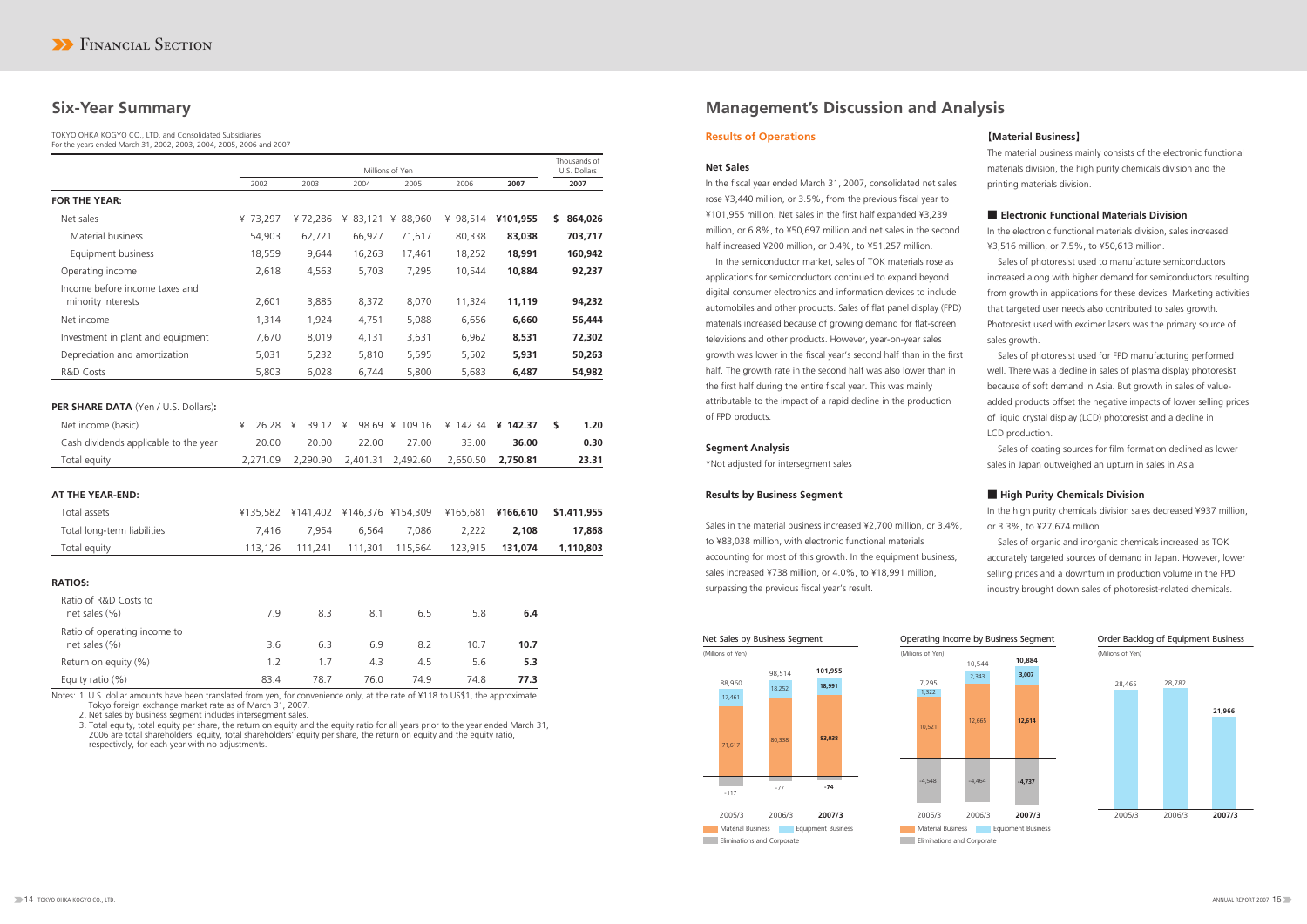#### ■ **Printing Materials Division**

Printing materials division sales increased ¥18 million, or 0.4%, to ¥4,601 million.

Market conditions were challenging for photopolymer plates because of a shift in demand for plates used for flexographic printing. This difficulty was offset by the benefits of sales activities for general-purpose printing materials in overseas markets.

#### 【**Equipment Business**】

The equipment business consists of the process equipment division.

#### ■ **Process Equipment Division**

Sales in the process equipment division increased ¥738 million, or 4.0%, to ¥18,991 million.

Sales of LCD panel manufacturing equipment were higher because of efforts to speed up the final inspections of units that have already been shipped. Sales of semiconductor manufacturing equipment were weak. Orders in this division declined 34.7% to ¥12,079 million as LCD panel manufacturers reduced their capital expenditures. The order backlog at the end of March 2007 remained substantial at ¥21,966 million, although it was 23.7% less than the end of the previous fiscal year.

#### **Results by Geographical Segment**

#### ■ **Japan**

Material business sales increased thanks to rising demand for digital consumer electronics, IT devices and other finished products that use semiconductors. Excimer laser photoresist was the largest

#### **Cost of Sales, SG&A Expenses and Operating Income**

The cost of sales rose ¥3,563 million, or 5.4%, to ¥69,248 million and the cost of sales ratio increased 1.2 percentage points to 67.9%, mainly a reflection of lower selling prices. However, gross profit fell only ¥122 million, or 0.4%, to ¥32,706 million because of the growth in sales in the material business, chiefly electronic functional materials, and the equipment business.

Selling, general and administrative (SG&A) expenses decreased ¥461 million, or 2.1%, to ¥21,822 million. This was mainly due to declines in patent utilization fees and storage and transportation expenses.

Gross profit was lower but sales growth and the decline in SG&A expenses resulted in an increase of ¥339 million, or 3.2%, in operating income to ¥10,884 million. The operating income ratio was 10.7%, the same as in the previous fiscal year.

### **Income before Income Taxes and Minority Interests and Net Income**

Income before income taxes and minority interests decreased ¥204 million, or 1.8%, to ¥11,119 million. Although operating income was higher and there were increases in royalty income and profit accruing from insurance, this earnings figure declined because of increases in loss on disposals of property, plant and equipment and compensation for accrued loss. But a decline in minority interests in net income resulted in an increase of ¥3 million, or 0.1%, in net income to ¥6,660 million. The ratio of net income to net sales declined 0.3 percentage point to 6.5%.

#### **Financial Condition**

#### **Balance Sheet**

contributor to sales growth. Equipment business sales increased because of higher sales of LCD panel manufacturing equipment. The result was a ¥2,710 million, or 3.2%, increase in sales to ¥86,148 million. Because of the sales growth and other factors, operating income increased ¥446 million, or 4.9%, to ¥9,627 million.

#### ■ **North America**

Strong sales of excimer laser photoresist and photoresist-related chemicals were the main reason for a ¥1,904 million, or 24.3%, increase in sales to ¥9,737 million. Higher sales and other factors resulted in an increase of ¥504 million, or 149.8%, in operating income to ¥840 million.

#### ■ **Europe**

Sales increased ¥1,084 million, or 18.7%, to ¥6,890 million. Higher sales of excimer laser photoresist and other products offset a decline in sales of photopolymer plates used for flexographic printing caused by weak demand. The higher sales and other factors resulted in operating income of ¥80 million compared with an operating loss of ¥26 million one year earlier.

#### ■ **Asia**

There was a big increase in sales of LCD color filter photoresist at our subsidiary in Taiwan, but sales of photoresist-related chemicals were lower. The result was sales of ¥12,402 million, about the same as one year earlier (up 0.1%). Lower selling prices and other factors caused operating income to fall ¥449 million, or 22.0%, to ¥1,589 million.

> Total assets amounted to ¥166,610 million at the end of March 2007, ¥929 million higher than one year earlier. Total current assets declined ¥6,119 million to ¥100,147 million. Trade notes and accounts receivables increased ¥1,709 million due to the sales growth and the fiscal year-end falling on a bank holiday. However, there were declines of ¥6,679 million in cash and cash equivalents Net cash used in financing activities rose ¥873 million to ¥1,469 million. The main reason was an increase in dividends paid. The result of these cash flows was a net decrease of ¥8,250 million in cash and cash equivalents to ¥32,569 million at the end of March 2007.

and time deposits, mainly due to funds used for an increase in long-term time deposits, and ¥1,507 million in inventories. mostly the result of lower finished products in equipment business inventories.

Fixed assets increased ¥7,048 million to ¥66,463 million. There was a decline of ¥925 million in investment securities, mostly because of lower market values of securities. But net property, plant and equipment increased ¥3,324 million due to capital expenditures for equipment for the R&D facilities at the Sagami Operation Center and other equipment, and long-term time deposits increased ¥5,000 million due to a transfer of funds from cash and cash equivalents and time deposits.

Total liabilities decreased ¥4,204 million to ¥35,535 million. There were declines of ¥1,443 million in trade notes and accounts payables, mainly in the equipment business, and ¥2,122 million in income taxes payable, due to payments for taxes that were payable at the end of the previous fiscal year.

Total equity amounted to ¥131,074 million, a figure that includes the contribution from the fiscal year's net income of ¥6,660 million. As a result, the equity ratio was 77.3% at the end of the fiscal year.

#### **Cash Flows**

Net cash provided by operating activities rose ¥736 million to ¥8,744 million. This was mainly attributable to increases in income before income taxes and minority interests and in depreciation and amortization and a decrease in inventories.

Net cash used in investing activities grew ¥2,016 million to ¥15,822 million. There were increases in purchases of property, plant and equipment, mostly for R&D equipment, and increase in long-term time deposits and others.

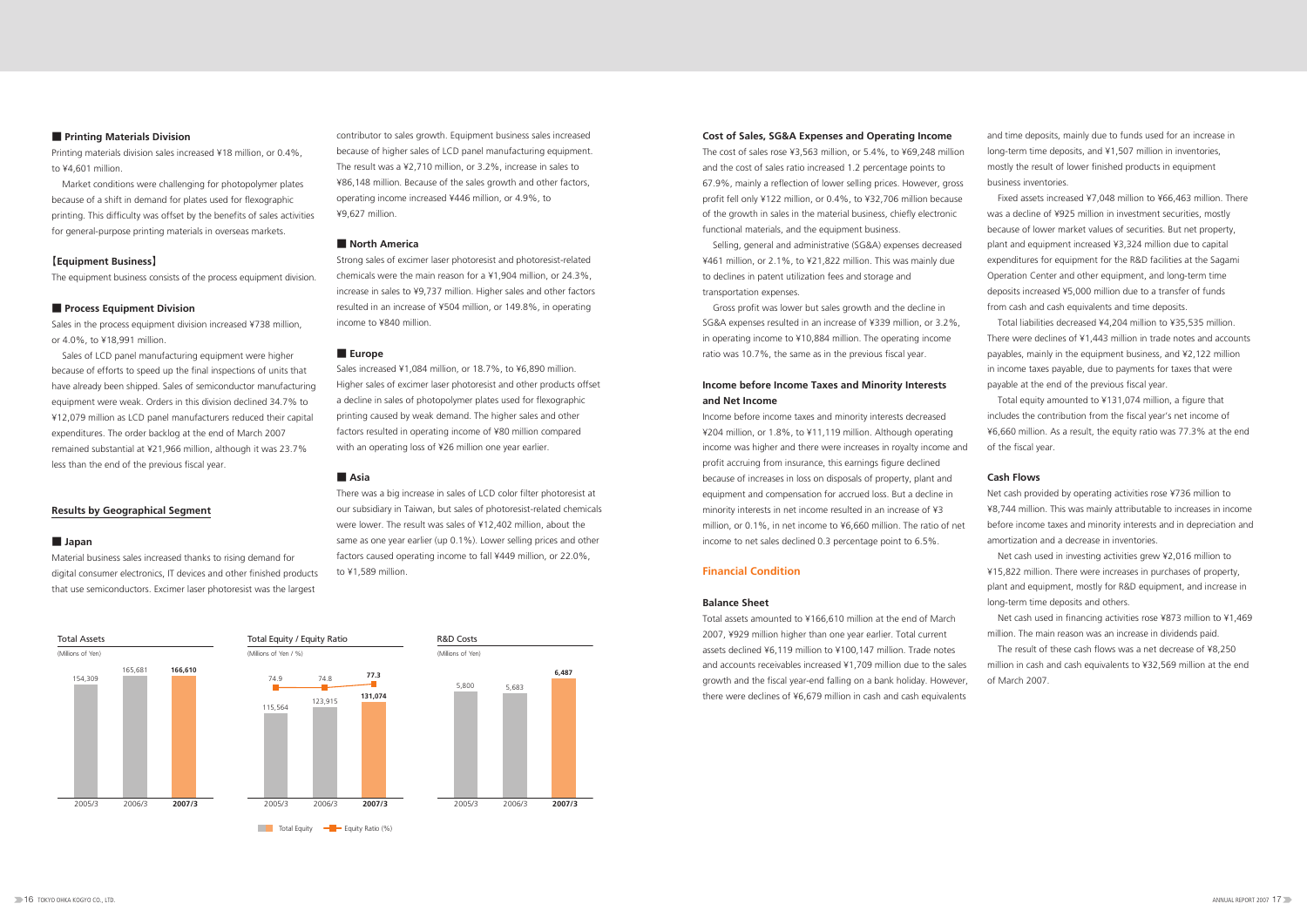|                        |         |                         | Thousands of<br>U.S. Dollars |
|------------------------|---------|-------------------------|------------------------------|
| <b>ASSETS</b>          | 2007    | Millions of Yen<br>2006 | (Note 1)<br>2007             |
| <b>CURRENT ASSETS:</b> |         |                         |                              |
|                        |         | ¥ 40.820                | 276,011<br>S.                |
|                        | 4,860   | 3.288                   | 41,189                       |
| Receivables:           |         |                         |                              |
|                        | 6,180   | 4,598                   | 52,379                       |
|                        | 24,949  | 24.822                  | 211,436                      |
|                        | 339     | 278                     | 2,874                        |
|                        | (105)   | (134)                   | (893)                        |
|                        | 28,048  | 29,556                  | 237,699                      |
|                        | 1,918   | 2.035                   | 16,259                       |
|                        | 1,385   | 1.001                   | 11,745                       |
| Total current assets   | 100.147 | 106.266                 | 848,704                      |

### **PROPERTY, PLANT AND EQUIPMENT:**

| l and.                            | 9,475     | 9.422    | 80,299     |
|-----------------------------------|-----------|----------|------------|
|                                   | 55,910    | 54.311   | 473,816    |
|                                   | 44,120    | 40.018   | 373,900    |
|                                   | 15,659    | 14.045   | 132,705    |
|                                   | 1,776     | 2.796    | 15,058     |
| Total                             | 126,942   | 120.595  | 1,075,781  |
|                                   | (80, 965) | (77.942) | (686, 151) |
| Net property, plant and equipment | 45,976    | 42.652   | 389,630    |
|                                   |           |          |            |

#### **INVESTMENTS AND OTHER ASSETS:**

|                                             | 7.133    | 8.058    | 60,457      |
|---------------------------------------------|----------|----------|-------------|
| Investments in an unconsolidated subsidiary |          |          |             |
|                                             | 293      | 140      | 2,484       |
|                                             | 10,000   | 5.000    | 84,745      |
|                                             | 953      | 703      | 8,076       |
|                                             | 2.107    | 2.861    | 17,857      |
| Total investments and other assets          | 20,487   | 16.763   | 173,621     |
| ΤΟΤΑL                                       | ¥166,610 | ¥165.681 | \$1,411,955 |

See notes to consolidated financial statements.

|                             |        |                         | Thousands of<br>U.S. Dollars |
|-----------------------------|--------|-------------------------|------------------------------|
| LIABILITIES AND EQUITY      | 2007   | Millions of Yen<br>2006 | (Note 1)<br>2007             |
| <b>CURRENT LIABILITIES:</b> |        |                         |                              |
| Payables:                   |        |                         |                              |
|                             | 36     | ¥<br>44                 | S.<br>306                    |
|                             | 9,983  | 11,418                  | 84,607                       |
|                             | 5,121  | 5.173                   | 43,402                       |
|                             | 1,101  | 3,224                   | 9,337                        |
|                             | 3.757  | 4,462                   | 31,840                       |
|                             | 12,904 | 12.604                  | 109,358                      |
|                             | 62     | 196                     | 530                          |
|                             | 460    | 393                     | 3,900                        |
| Total current liabilities   | 33,427 | 37,518                  | 283,284                      |
| LONG-TERM LIABILITIES:      |        |                         |                              |
|                             | 220    | 5                       | 1,870                        |
|                             | 1,287  | 1,749                   | 10,915                       |
|                             | 568    | 432                     | 4,814                        |
|                             | 31     | 34                      | 267                          |
| Total long-term liabilities | 2,108  | 2,222                   | 17,868                       |
|                             |        |                         |                              |

|                               |        |                 | Thousands of<br>U.S. Dollars |
|-------------------------------|--------|-----------------|------------------------------|
| <b>LIABILITIES AND EQUITY</b> |        | Millions of Yen | (Note 1)                     |
| <b>CURRENT LIABILITIES:</b>   | 2007   | 2006            | 2007                         |
| Payables:                     |        |                 |                              |
|                               | 36     | ¥<br>44         | \$<br>306                    |
|                               | 9,983  | 11,418          | 84,607                       |
|                               | 5,121  | 5,173           | 43,402                       |
|                               | 1,101  | 3,224           | 9,337                        |
|                               | 3.757  | 4,462           | 31,840                       |
|                               | 12,904 | 12,604          | 109,358                      |
|                               | 62     | 196             | 530                          |
|                               | 460    | 393             | 3,900                        |
| Total current liabilities     | 33,427 | 37,518          | 283,284                      |
| <b>LONG-TERM LIABILITIES:</b> | 220    | 5               | 1,870                        |
|                               | 1,287  | 1.749           | 10,915                       |
|                               | 568    | 432             | 4,814                        |
|                               | 31     | 34              | 267                          |
| Total long-term liabilities   | 2,108  | 2,222           | 17,868                       |
|                               |        |                 |                              |

#### **EQUITY** (Notes 7 and 15)**:**

| Common stock—authorized, 197,000,000 shares in 2007                       |          |          |             |
|---------------------------------------------------------------------------|----------|----------|-------------|
| and 197,000,000 shares in 2006; issued, 47,600,000 shares                 |          |          |             |
|                                                                           | 14,640   | 14.640   | 124.071     |
|                                                                           | 15,226   | 15.223   | 129,038     |
|                                                                           | 96,472   | 91.529   | 817,566     |
|                                                                           | 3,104    | 3.660    | 26,311      |
|                                                                           | 794      | 445      | 6,735       |
| Treasury stock—at cost, 768,362 shares in 2007 and 861,153 shares in 2006 | (1.414)  | (1.583)  | (11, 983)   |
| Total                                                                     | 128,825  | 123.915  | 1.091.739   |
|                                                                           | 2.249    |          | 19,064      |
| Total equity                                                              | 131.074  | 123.915  | 1,110,803   |
| <b>TOTAL</b>                                                              | ¥166,610 | ¥165.681 | \$1,411,955 |

## TOKYO OHKA KOGYO CO., LTD. and Consolidated Subsidiaries

## Consolidated Balance Sheets

March 31, 2007 and 2006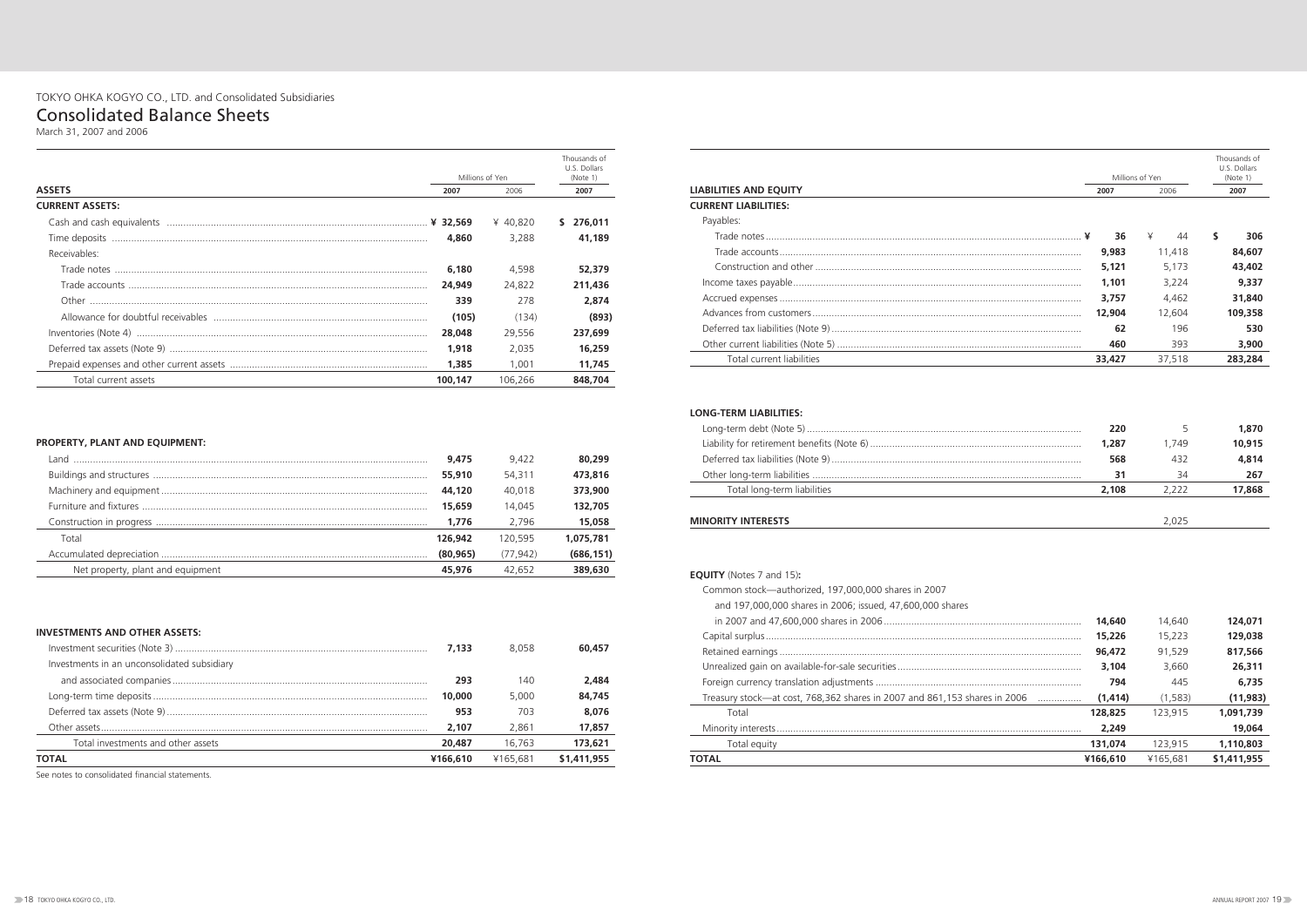|                                                                     | Thousands                                             |                 |                    |                      |                                                                       | Millions of Yen                    |                   |          |                       |                 |
|---------------------------------------------------------------------|-------------------------------------------------------|-----------------|--------------------|----------------------|-----------------------------------------------------------------------|------------------------------------|-------------------|----------|-----------------------|-----------------|
|                                                                     | Outstanding<br>Number of<br>Shares of<br>Common Stock | Common<br>Stock | Capital<br>Surplus | Retained<br>Earnings | Unrealized<br>Gain on<br>Available-for-sale Translation<br>Securities | Foreign<br>Currency<br>Adjustments | Treasury<br>Stock | Total    | Minority<br>Interests | Total<br>Equity |
| <b>BALANCE, APRIL 1, 2005</b>                                       | 46.351                                                | ¥14,640         | ¥15,209            | ¥91,802              | ¥2,156                                                                | 4(442)                             | 4(7,800)          | ¥115,564 |                       | ¥115,564        |
|                                                                     |                                                       |                 |                    | 6.656                |                                                                       |                                    |                   | 6.656    |                       | 6,656           |
| Cash dividends paid:                                                |                                                       |                 |                    |                      |                                                                       |                                    |                   |          |                       |                 |
| Final for prior year, ¥15.0 per share                               |                                                       |                 |                    | (695)                |                                                                       |                                    |                   | (695)    |                       | (695)           |
| Interim for current year, ¥15.0 per share                           |                                                       |                 |                    | (696)                |                                                                       |                                    |                   | (696)    |                       | (696)           |
| Bonuses to directors and                                            |                                                       |                 |                    |                      |                                                                       |                                    |                   |          |                       |                 |
|                                                                     |                                                       |                 |                    | (30)                 |                                                                       |                                    |                   | (30)     |                       | (30)            |
| Repurchase of treasury stock                                        | (2)                                                   |                 |                    |                      |                                                                       |                                    | (6)               | (6)      |                       | (6)             |
| Disposal of treasury stock                                          | 390                                                   |                 | 13                 |                      |                                                                       |                                    | 716               | 730      |                       | 730             |
| Retirement of treasury stock                                        |                                                       |                 |                    | (5, 508)             |                                                                       |                                    | 5,508             |          |                       |                 |
| Net increase in unrealized gain on<br>available-for-sale securities |                                                       |                 |                    |                      | 1,503                                                                 |                                    |                   | 1,503    |                       | 1,503           |
| Net increase in foreign currency<br>translation adjustment          |                                                       |                 |                    |                      |                                                                       | 887                                |                   | 887      |                       | 887             |
|                                                                     |                                                       | 14.640          | 15,223             | 91,529               | 3,660                                                                 | 445                                | (1, 583)          | 123,915  |                       | 123,915         |
| Reclassified balance as of March 31, 2006                           |                                                       |                 |                    |                      |                                                                       |                                    |                   |          | ¥2,025                | 2,025           |
|                                                                     |                                                       |                 |                    | 6,660                |                                                                       |                                    |                   | 6,660    |                       | 6,660           |
| Cash dividends paid:                                                |                                                       |                 |                    |                      |                                                                       |                                    |                   |          |                       |                 |
| Final for prior year, ¥18.0 per share                               |                                                       |                 |                    | (841)                |                                                                       |                                    |                   | (841)    |                       | (841)           |
| Interim for current year, ¥18.0 per share                           |                                                       |                 |                    | (841)                |                                                                       |                                    |                   | (841)    |                       | (841)           |
| Bonuses to directors and                                            |                                                       |                 |                    |                      |                                                                       |                                    |                   |          |                       |                 |
|                                                                     |                                                       |                 |                    | (33)                 |                                                                       |                                    |                   | (33)     |                       | (33)            |
| Repurchase of treasury stock                                        | (1)                                                   |                 |                    |                      |                                                                       |                                    | (4)               | (4)      |                       | (4)             |
| Disposal of treasury stock                                          | 94                                                    |                 | 3                  |                      |                                                                       |                                    | 173               | 176      |                       | 176             |
| Net change in the year                                              |                                                       |                 |                    |                      | (555)                                                                 | 349                                |                   | (206)    | 224                   | 18              |
| BALANCE, MARCH 31, 2007                                             | 46.831                                                | ¥14,640         | ¥15,226            | ¥96,472              | ¥3,104                                                                | ¥794                               | 4(1, 414)         | ¥128,825 | ¥2,249                | ¥131,074        |

|                                             |           |           |           |                                             |                                    | Thousands of U.S. Dollars (Note 1) |                         |           |             |
|---------------------------------------------|-----------|-----------|-----------|---------------------------------------------|------------------------------------|------------------------------------|-------------------------|-----------|-------------|
|                                             | Common    | Capital   | Retained  | Unrealized<br>Gain on<br>Available-for-sale | Foreign<br>Currency<br>Translation | Treasury                           |                         | Minority  | Total       |
|                                             | Stock     | Surplus   | Earnings  | Securities                                  | Adjustments                        | Stock                              | Total                   | Interests | Equity      |
|                                             |           | \$129,010 | \$775,670 | \$31,018                                    | \$3,774                            |                                    | $(13, 415)$ \$1,050,130 |           | \$1,050,130 |
| Reclassified balance as of March 31, 2006   |           |           |           |                                             |                                    |                                    |                         |           |             |
|                                             |           |           |           |                                             |                                    |                                    |                         | \$17,164  | 17.164      |
|                                             |           |           | 56,444    |                                             |                                    |                                    | 56.444                  |           | 56,444      |
| Cash dividends paid:                        |           |           |           |                                             |                                    |                                    |                         |           |             |
| Final for prior year, \$0.15 per share      |           |           | (7, 129)  |                                             |                                    |                                    | (7, 129)                |           | (7, 129)    |
| Interim for current year, \$0.15 per share  |           |           | (7, 132)  |                                             |                                    |                                    | (7, 132)                |           | (7, 132)    |
| Bonuses to directors and corporate auditors |           |           | (286)     |                                             |                                    |                                    | (286)                   |           | (286)       |
|                                             |           |           |           |                                             |                                    | (35)                               | (35)                    |           | (35)        |
|                                             |           | 27        |           |                                             |                                    | 1.467                              | 1.494                   |           | 1.494       |
|                                             |           |           |           | (4,706)                                     | 2,960                              |                                    | (1, 745)                | 1,900     | 154         |
| BALANCE, MARCH 31, 2007                     | \$124,071 | \$129,038 | \$817,566 | \$26,311                                    | \$6,735                            | \$(11, 983)                        | \$1,091,739             | \$19,064  | \$1,110,803 |

See notes to consolidated financial statements.

| 2007<br>2006<br>2007<br>¥98,514<br>69,248<br>65,684<br>Gross profit<br>32,706<br>32,829<br>21,822<br>22,284<br>Operating income<br>10,884<br>10,544<br><b>OTHER INCOME (EXPENSES):</b><br>207<br>117<br>(12)<br>(14)<br>320<br>226<br>133<br>(431)<br>(99)<br>522<br>164<br>400<br>(620)<br>(202)<br>(75)<br>(131)<br>420<br>89<br>235<br>779<br>Other income—net<br>11,119<br><b>INCOME BEFORE INCOME TAXES AND MINORITY INTERESTS</b><br>11,324<br><b>INCOME TAXES</b> (Note 9):<br>3,921<br>4,643<br>230<br>(444)<br>4,151<br>Total income taxes<br>4,199<br><b>MINORITY INTERESTS IN NET INCOME</b><br>(307)<br>(467)<br>¥ $6,660$<br>¥ 6,656<br><b>NET INCOME</b><br>Yen | Millions of Yen |  | Thousands of<br>U.S. Dollars<br>(Note 1) |
|-------------------------------------------------------------------------------------------------------------------------------------------------------------------------------------------------------------------------------------------------------------------------------------------------------------------------------------------------------------------------------------------------------------------------------------------------------------------------------------------------------------------------------------------------------------------------------------------------------------------------------------------------------------------------------|-----------------|--|------------------------------------------|
|                                                                                                                                                                                                                                                                                                                                                                                                                                                                                                                                                                                                                                                                               |                 |  |                                          |
|                                                                                                                                                                                                                                                                                                                                                                                                                                                                                                                                                                                                                                                                               |                 |  | \$864,026                                |
|                                                                                                                                                                                                                                                                                                                                                                                                                                                                                                                                                                                                                                                                               |                 |  | 586,850                                  |
|                                                                                                                                                                                                                                                                                                                                                                                                                                                                                                                                                                                                                                                                               |                 |  | 277,176                                  |
|                                                                                                                                                                                                                                                                                                                                                                                                                                                                                                                                                                                                                                                                               |                 |  | 184,938                                  |
|                                                                                                                                                                                                                                                                                                                                                                                                                                                                                                                                                                                                                                                                               |                 |  | 92,237                                   |
|                                                                                                                                                                                                                                                                                                                                                                                                                                                                                                                                                                                                                                                                               |                 |  |                                          |
|                                                                                                                                                                                                                                                                                                                                                                                                                                                                                                                                                                                                                                                                               |                 |  | 1,762                                    |
|                                                                                                                                                                                                                                                                                                                                                                                                                                                                                                                                                                                                                                                                               |                 |  | (119)                                    |
|                                                                                                                                                                                                                                                                                                                                                                                                                                                                                                                                                                                                                                                                               |                 |  |                                          |
|                                                                                                                                                                                                                                                                                                                                                                                                                                                                                                                                                                                                                                                                               |                 |  | 1,916                                    |
|                                                                                                                                                                                                                                                                                                                                                                                                                                                                                                                                                                                                                                                                               |                 |  | (3,659)                                  |
|                                                                                                                                                                                                                                                                                                                                                                                                                                                                                                                                                                                                                                                                               |                 |  | 4,431                                    |
|                                                                                                                                                                                                                                                                                                                                                                                                                                                                                                                                                                                                                                                                               |                 |  |                                          |
|                                                                                                                                                                                                                                                                                                                                                                                                                                                                                                                                                                                                                                                                               |                 |  | (5,259)                                  |
|                                                                                                                                                                                                                                                                                                                                                                                                                                                                                                                                                                                                                                                                               |                 |  | (641)                                    |
|                                                                                                                                                                                                                                                                                                                                                                                                                                                                                                                                                                                                                                                                               |                 |  | 3,564                                    |
|                                                                                                                                                                                                                                                                                                                                                                                                                                                                                                                                                                                                                                                                               |                 |  | 1,994                                    |
|                                                                                                                                                                                                                                                                                                                                                                                                                                                                                                                                                                                                                                                                               |                 |  | 94,232                                   |
|                                                                                                                                                                                                                                                                                                                                                                                                                                                                                                                                                                                                                                                                               |                 |  |                                          |
|                                                                                                                                                                                                                                                                                                                                                                                                                                                                                                                                                                                                                                                                               |                 |  | 33,232                                   |
|                                                                                                                                                                                                                                                                                                                                                                                                                                                                                                                                                                                                                                                                               |                 |  | 1,951                                    |
|                                                                                                                                                                                                                                                                                                                                                                                                                                                                                                                                                                                                                                                                               |                 |  | 35,184                                   |
|                                                                                                                                                                                                                                                                                                                                                                                                                                                                                                                                                                                                                                                                               |                 |  | (2,603)                                  |
|                                                                                                                                                                                                                                                                                                                                                                                                                                                                                                                                                                                                                                                                               |                 |  | \$56,444                                 |
|                                                                                                                                                                                                                                                                                                                                                                                                                                                                                                                                                                                                                                                                               |                 |  |                                          |
|                                                                                                                                                                                                                                                                                                                                                                                                                                                                                                                                                                                                                                                                               |                 |  | U.S. Dollars                             |
| 2007<br>2006<br>2007<br>PER SHARE OF COMMON STOCK (Notes 2.s and 14):                                                                                                                                                                                                                                                                                                                                                                                                                                                                                                                                                                                                         |                 |  |                                          |
| ¥142.34                                                                                                                                                                                                                                                                                                                                                                                                                                                                                                                                                                                                                                                                       |                 |  | \$1.20                                   |
| 141.87                                                                                                                                                                                                                                                                                                                                                                                                                                                                                                                                                                                                                                                                        |                 |  | 1.20                                     |
| 33.00<br>36.00                                                                                                                                                                                                                                                                                                                                                                                                                                                                                                                                                                                                                                                                |                 |  | 0.30                                     |

See notes to consolidated financial statements.

## TOKYO OHKA KOGYO CO., LTD. and Consolidated Subsidiaries

## Consolidated Statements of Income

Years Ended March 31, 2007 and 2006

## TOKYO OHKA KOGYO CO., LTD. and Consolidated Subsidiaries Consolidated Statements of Changes in Equity

Years Ended March 31, 2007 and 2006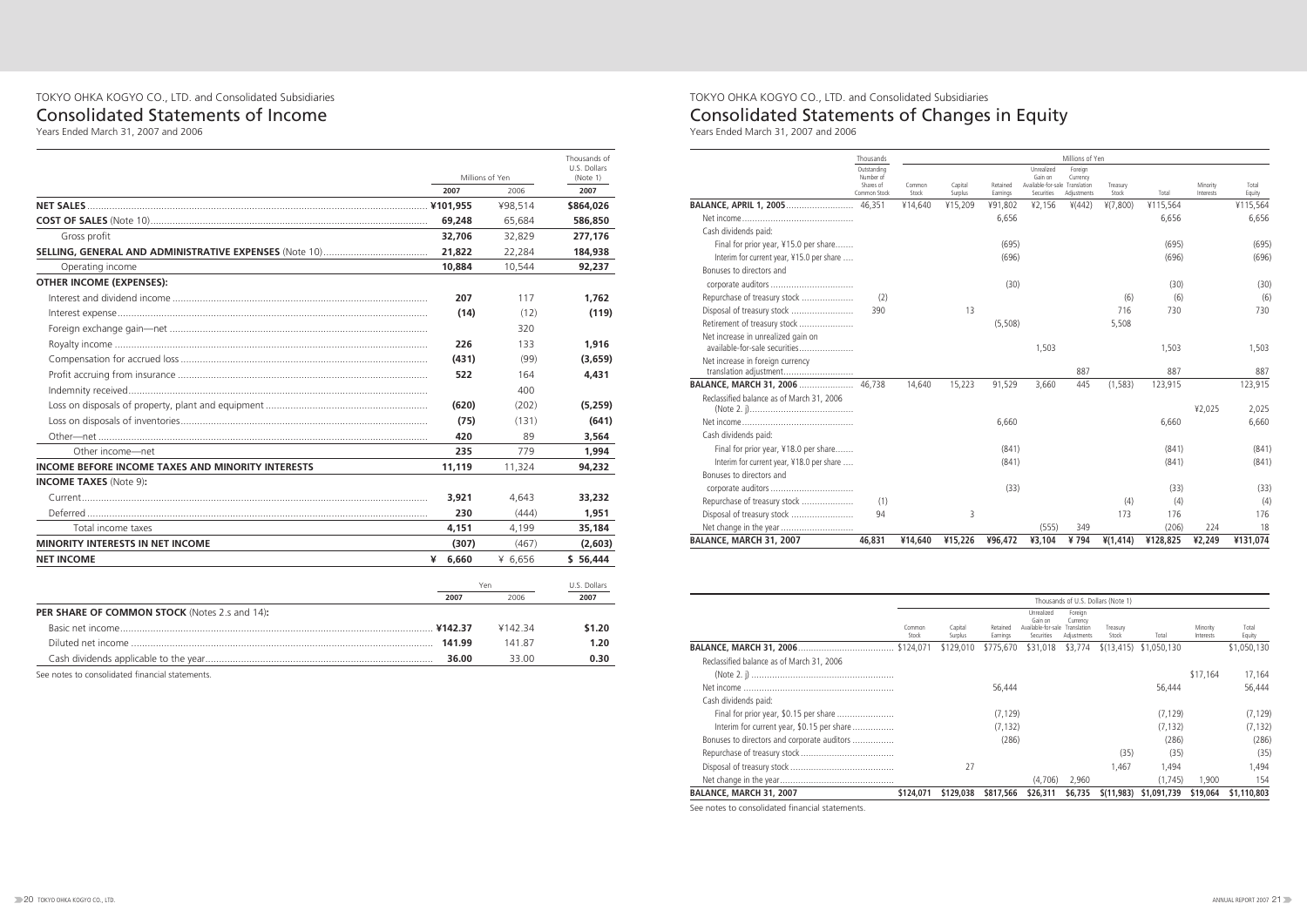|                                                                                 |                                | Millions of Yen                |                                     |
|---------------------------------------------------------------------------------|--------------------------------|--------------------------------|-------------------------------------|
|                                                                                 | 2007                           | 2006                           | (Note 1)<br>2007                    |
| <b>OPERATING ACTIVITIES:</b>                                                    |                                |                                |                                     |
|                                                                                 |                                | ¥11,324                        | \$94,232                            |
| Adjustments for:                                                                |                                |                                |                                     |
|                                                                                 | (6,074)                        | (2,952)                        | (51, 476)                           |
|                                                                                 | 5,931                          | 5,502                          | 50,263                              |
|                                                                                 | (29)                           | 33                             | (246)                               |
|                                                                                 | (469)                          | (4,840)                        | (3,981)                             |
|                                                                                 | 620                            | 202                            | 5,259                               |
|                                                                                 | (33)                           | (30)                           | (286)                               |
| Changes in assets and liabilities:                                              |                                |                                |                                     |
|                                                                                 | (1, 414)                       | (2,961)                        | (11, 987)                           |
|                                                                                 | 1,662                          | (2,204)                        | 14,091                              |
|                                                                                 | (1, 495)                       | 1,704                          | (12, 671)                           |
|                                                                                 | 300                            | 755                            | 2,543                               |
|                                                                                 | (1, 372)                       | 1,473                          | (11, 629)                           |
| Net cash provided by operating activities                                       | 8,744                          | 8,008                          | 74,110                              |
|                                                                                 | (1, 568)<br>(8,904)<br>(5,000) | (2,499)<br>(5, 558)<br>(5,000) | (13, 296)<br>(75, 460)<br>(42, 372) |
|                                                                                 | (348)                          | (747)                          | (2,957)                             |
| Net cash used in investing activities                                           | (15, 822)                      | (13,805)                       | (134,087)                           |
| <b>FINANCING ACTIVITIES:</b>                                                    |                                |                                |                                     |
|                                                                                 | 215                            |                                | 1,827                               |
|                                                                                 |                                | (1)                            | (3)                                 |
|                                                                                 |                                | 194                            |                                     |
|                                                                                 | (1,679)                        | (1,393)                        | (14, 235)                           |
|                                                                                 | 176                            | 730                            | 1,494                               |
|                                                                                 | (180)                          | (125)                          | (1, 533)                            |
| Net cash used in financing activities                                           | (1,469)                        | (595)                          | (12, 450)                           |
| <b>FOREIGN CURRENCY TRANSLATION ADJUSTMENTS</b><br>ON CASH AND CASH EQUIVALENTS | 295                            | 460                            | 2,503                               |
| NET DECREASE IN CASH AND CASH EQUIVALENTS                                       | (8, 250)                       | (5,931)                        | (69, 923)                           |
| CASH AND CASH EQUIVALENTS, BEGINNING OF YEAR                                    | 40,820                         | 46,752                         | 345,935                             |

**CASH AND CASH EQUIVALENTS, END OF YEAR ¥32,569** ¥40,820 **\$276,011**

See notes to consolidated financial statements.

## TOKYO OHKA KOGYO CO., LTD. and Consolidated Subsidiaries Consolidated Statements of Cash Flows

Years Ended March 31, 2007 and 2006

#### **1. BASIS OF PRESENTING CONSOLIDATED FINANCIAL STATEMENTS**

The accompanying consolidated financial statements have been prepared in accordance with the provisions set forth in the Japanese Securities and Exchange Law and its related accounting regulations and in conformity with accounting principles generally accepted in Japan, which are different in certain respects as to application and disclosure requirements of International Financial Reporting Standards.

On December 27, 2005, the Accounting Standards Board of Japan (the "ASBJ") published a new accounting standard for the statement of changes in equity, which is effective for fiscal years ending on or after May 1, 2006. The consolidated statement of shareholders' equity, which was previously voluntarily prepared in line with the international accounting practices, is now required under generally accepted accounting principles in Japan and has been renamed "the consolidated statement of changes in equity" in the current fiscal year.

In preparing these consolidated financial statements, certain reclassifications and rearrangements have been made to the consolidated financial statements issued domestically in order to present them in a form which is more familiar to readers outside Japan. In addition, certain reclassifications and rearrangements have been made in the 2006 financial statements to conform to the classifications used in 2007.

The consolidated financial statements are stated in Japanese yen, the currency of the country in which TOKYO OHKA KOGYO CO., LTD. (the "Company") is incorporated and operates. The translations of Japanese yen amounts into U.S. dollar amounts are included solely for the convenience of readers outside Japan and have been made at the rate of ¥118 to \$1, the approximate rate of exchange at March 31, 2007. Such translations should not be construed as representations that the Japanese yen amounts could be converted into U.S. dollars at that or any other rate.

Amounts of less than one million yen have been rounded off. As a result, the totals shown in the accompanying consolidated financial statements (both in yen and U.S. dollars) do not necessarily agree with the sum of the individual amounts.

#### **2. SUMMARY OF SIGNIFICANT ACCOUNTING POLICIES**

*a. Consolidation—*The consolidated financial statements as of March 31, 2007 include the accounts of the Company and its 11 significant (11 in 2006) subsidiaries (together, the "Group"). Investment in one (one in 2006) associated company is accounted for by equity method.

Under the control or influence concept, those companies in which the Company, directly or indirectly, is able to exercise control over operations are fully consolidated, and those companies over which the Group has the ability to exercise significant influence are accounted for by the equity method.

Investments in the remaining unconsolidated subsidiary and associated company are stated at cost. If the equity method of accounting had been applied to the investments in these companies, the effect on the accompanying consolidated financial statements would not be material.

All significant intercompany balances and transactions have been eliminated in consolidation. All material unrealized profit included in assets resulting from transactions within the Group is eliminated. *b. Cash Equivalents—*Cash equivalents are short-term investments that are readily convertible into cash and that are exposed to insignificant risk of changes in value. Cash equivalents include time deposits which mature within three months of the date of acquisition. *c. Allowance for Doubtful Receivables—*The allowance for doubtful receivables is stated in amounts considered to be appropriate based on the companies' past credit loss experience and an evaluation of potential losses in the receivables outstanding.

*d. Inventories—*Merchandise, work in process, and raw materials and supplies are stated at cost determined by the first-in, first-out method. Finished products are stated at cost determined by the average method. Inventories of manufacturing equipment are stated at cost determined by the specific identification method, which are included in raw materials, work in process and finished products.

Effective April 1, 2006, the Company changed its method of accounting for supplies used for research and development activities (wafers, etc.). Such supplies are expensed when they are used, which previously had been expensed when purchased. The effect of the change is to increase operating income and income before income taxes and minority interests for the year ended March 31, 2007 by ¥218 million (\$1,852 thousand).

*e. Investment Securities—*All investment securities are classified as available-for-sale securities depending on management's intent. Marketable available-for-sale securities are reported at fair value, with unrealized gains and losses, net of applicable taxes, reported in a separate component of equity. The cost of securities sold is determined by the moving-average method.

Non-marketable available-for-sale securities are stated at cost determined by the moving-average method. For other than temporary declines in fair value, investment securities are reduced to net realizable value by a charge to income.

*f. Property, Plant and Equipment—*Property, plant and equipment are stated at cost. Depreciation of property, plant and equipment of the Company and its consolidated domestic subsidiaries is computed by the declining-balance method at rates based on the estimated useful lives of the assets, while the straight-line method is applied to buildings of the Company acquired after April 1, 1998 and to the consolidated foreign subsidiaries. The range of useful lives is principally from 10 to 50 years for buildings and structures, and from 3 to 8 years for machinery and equipment, and furniture and fixtures. *g. Long-lived Assets—*The Group reviews its long-lived assets for impairment whenever events or changes in circumstance indicate the

TOKYO OHKA KOGYO CO., LTD. and Consolidated Subsidiaries Notes to Consolidated Financial Statements Years Ended March 31, 2007 and 2006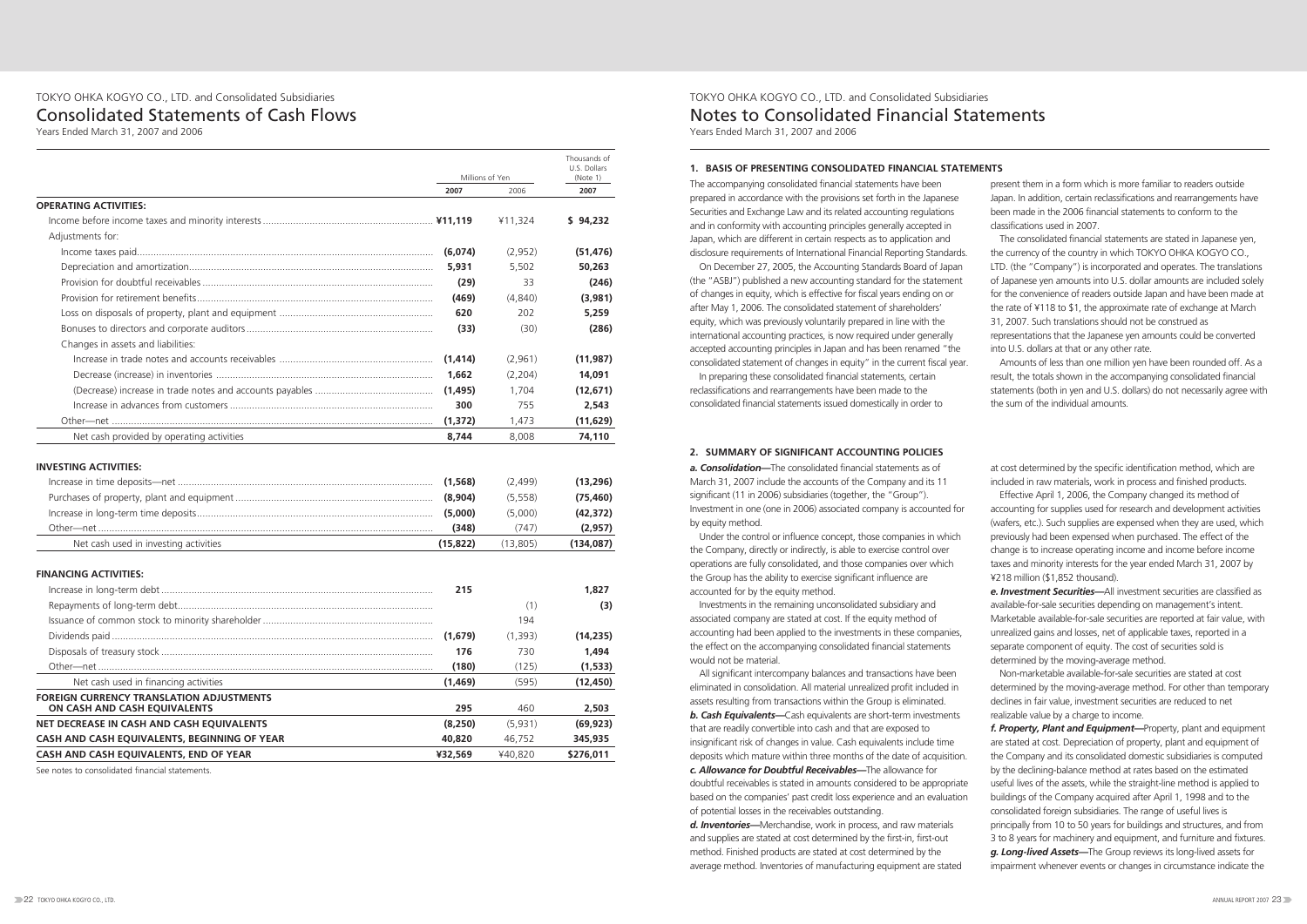carrying amount of an asset or asset group may not be recoverable. An impairment loss would be recognized if the carrying amount of an asset or asset group exceeds the sum of the undiscounted future cash flows expected to result from the continued use and eventual disposition of the asset or asset group. The impairment loss would be measured as the amount by which the carrying amount of the asset exceeds its recoverable amount, which is the higher of the discounted cash flows from the continued use and eventual disposition of the asset or the net selling price at disposition.

*h. Other Assets—*Intangible assets and consolidation goodwill are stated at cost less accumulated amortization, which is calculated by the straight-line method principally over 5 years.

#### *i. Retirement and Pension Plans*

*Retirement benefits to employees (including officers)*— The Company and its certain consolidated subsidiaries have contributory funded pension plans and unfunded retirement benefit plans as defined benefit plans.

The companies principally accounted for the liability for retirement benefits based on the projected benefit obligations and plan assets at each balance sheet date, while retirement benefits to officers are provided to state the liability at the amount that would be required if all of them retired at the balance sheet date.

Prior service cost is amortized by the straight-line method over 10 years. Actuarial gains and losses are amortized by the straight-line method over 10 years from the next period in which they arise, respectively.

*Retirement benefits to directors and corporate auditors*— Retirement benefits to directors and corporate auditors are provided to state the liability at the amount that would be required if all of them retired at the balance sheet date.

*j. Presentation of Equity—*On December 9, 2005, the ASBJ published a new accounting standard for presentation of equity. Under this accounting standard, certain items which were previously presented as liabilities are now presented as components of equity. Such items include stock acquisition rights, minority interests, and any deferred gain or loss on derivatives accounted for under hedge accounting. This standard is effective for fiscal years ending on or after May 1, 2006. The consolidated balance sheet as of March 31, 2007 is presented in line with this new accounting standard.

*k. Research and Development Costs—*Research and development costs are charged to income as incurred.

*l. Leases—*Leases are mainly accounted for as operating leases. Under Japanese accounting standards for leases, finance leases that deem to transfer ownership of the leased property to the lessee are to be capitalized, while other finance leases are permitted to be accounted for as operating lease transactions if certain "as if capitalized" information is disclosed in the notes to the lessee's financial statements.

*m. Bonuses to Directors and Corporate Auditors—*Prior to the fiscal year ended March 31, 2005, bonuses to directors and corporate auditors were accounted for as a reduction of retained earnings in the fiscal year following approval at the general shareholders meeting. The ASBJ issued ASBJ Practical Issues Task Force (PITF) No. 13, "Accounting Treatment for Bonuses to Directors and Corporate Auditors," which encouraged companies to record bonuses to directors and corporate auditors on the accrual basis with a related charge to income, but still permitted the direct reduction of

Diluted net income per share reflects the potential dilution that could occur if securities were exercised. Diluted net income per share assumes full exercise of outstanding warrants at the beginning of the year

such bonuses from retained earnings after approval of the appropriation of retained earnings.

The ASBJ replaced the above accounting pronouncement by issuing a new accounting standard for bonuses to directors and corporate auditors on November 29, 2005. Under the new accounting standard, bonuses to directors and corporate auditors must be expensed and are no longer allowed to be directly charged to retained earnings. This accounting standard is effective for fiscal years ending on or after May 1, 2006. The companies must accrue bonuses to directors and corporate auditors at the year end to which such bonuses are attributable.

The Company adopted the new accounting standard for bonuses to directors and corporate auditors from the year ended March 31, 2007. The effect of adoption of this accounting standard was to decrease income before income taxes and minority interests for the year ended March 31, 2007 by ¥20 million (\$172 thousand). *n. Income Taxes—*The provision for income taxes is computed based on the pretax income included in the consolidated statements of income. The asset and liability approach is used to recognize deferred tax assets and liabilities for the expected future tax consequences of temporary differences between the carrying amounts and the tax bases of assets and liabilities. Deferred taxes are measured by applying currently enacted tax laws to the temporary differences.

*o. Appropriations of Retained Earnings—*Appropriations of retained earnings at each year end are reflected in the financial statements for the following year upon shareholders' approval. *p. Foreign Currency Transactions—*All short-term and long-term monetary receivables and payables denominated in foreign currencies are translated into Japanese yen at the current exchange rates as of the balance sheet date. The foreign exchange gains and losses from translation are recognized in the consolidated statements of income to the extent that they are not hedged by foreign currency forward contracts.

*q. Foreign Currency Financial Statements—*The balance sheet accounts of the consolidated foreign subsidiaries are translated into Japanese yen at the current exchange rates as of each balance sheet date except for equity, which is translated at the historical rates.

Differences arising from such translation are shown as "Foreign currency translation adjustments" in a separate component of equity.

Revenue and expense accounts of the consolidated foreign subsidiaries are translated into Japanese yen at the current exchange rates as of the balance sheet date.

*r. Derivative and Hedging Activities—*The Group uses derivative financial instruments to manage its exposures to the fluctuation in foreign currency exchange. Foreign currency forward contracts are utilized by the Group to hedge foreign currency exchange risk. The Group does not enter into the derivative for trading or speculative purposes.

Trade receivables and payables denominated in foreign currencies for which foreign currency forward contracts are used to hedge foreign currency exchange risk are translated at the contracted rates if the forward contracts qualify for hedge accounting. *s. Per Share Information—*Basic net income per share is computed by dividing net income available to common shareholders by the weighted-average number of common shares outstanding for the period.

Cash dividends per share presented in the accompanying consolidated statements of income are dividends applicable to the respective years including dividends to be paid after the end of the year.

#### *t. New Accounting Pronouncements*

*Measurement of Inventories—*Under generally accepted accounting principles in Japan ("Japanese GAAP"), inventories are currently measured either by the cost method, or at the lower of cost or market. On July 5, 2006, the ASBJ issued ASBJ Statement No. 9, "Accounting Standard for Measurement of Inventories," which is effective for fiscal years beginning on or after April 1, 2008 with early adoption permitted. This standard requires that inventories held for sale in the ordinary course of business be measured at the lower of cost or net selling value, which is defined as the selling price less additional estimated manufacturing costs and estimated direct selling expenses. The replacement cost may be used in place of the net selling value, if appropriate. The standard also requires that inventories held for trading purposes be measured at the market price. *Lease Accounting—*On March 30, 2007, the ASBJ issued ASBJ Statement No. 13, "Accounting Standard for Lease Transactions," which revised the existing accounting standard for lease transactions issued on June 17, 1993.

Under the existing accounting standard, finance leases that deem to transfer ownership of the leased property to the lessee are to be capitalized, however, other finance leases are permitted to be accounted for as operating lease transactions if certain "as if capitalized" information is disclosed in the note to the lessee's financial statements.

The revised accounting standard requires that all finance lease transactions should be capitalized. The revised accounting standard for lease transactions is effective for fiscal years beginning on or after April 1, 2008 with early adoption permitted for fiscal years beginning on or after April 1, 2007.

*Unification of Accounting Policies Applied to Foreign Subsidiaries for the Consolidated Financial Statements—*Under Japanese GAAP, a company currently can use the financial statements of foreign subsidiaries which are prepared in accordance with generally accepted accounting principles in their respective jurisdictions for its consolidation process unless they are clearly unreasonable. On May 17, 2006, the ASBJ issued ASBJ PITF No. 18, "Practical Solution on Unification of Accounting Policies Applied to Foreign Subsidiaries for the Consolidated Financial Statements." The new task force prescribes: (1) the accounting policies and procedures applied to a parent company and its subsidiaries for similar transactions and events under similar circumstances should in principle be unified for the preparation of the consolidated financial statements, (2) financial statements prepared by foreign subsidiaries in accordance with either International Financial Reporting Standards or the generally accepted accounting principles in the United States tentatively may be used for the consolidation process, (3) however, the following items should be adjusted in the consolidation process so that net income is accounted for in accordance with Japanese GAAP unless they are not material:

- (1) Amortization of goodwill
- (2) Actuarial gains and losses of defined benefit plans recognized outside profit or loss
- (3) Capitalization of intangible assets arising from development phases
- (4) Fair value measurement of investment properties, and the revaluation model for property, plant and equipment, and intangible assets
- (5) Retrospective application when accounting policies are changed
- (6) Accounting for net income attributable to a minority interest

The new task force is effective for fiscal years beginning on or after April 1, 2008 with early adoption permitted.

The difference between the above fair values and the amounts shown in the accompanying consolidated balance sheets consists of non-marketable securities whose fair values are not readily determinable.

#### **3. INVESTMENT SECURITIES**

#### **March 31, 2007**

Securities classified as available-for-sale—Equity securities.................... March 31, 2006 Securities classified as available-for-sale—Equity securities...................

|   |          |                           | Millions of Yen      |               |
|---|----------|---------------------------|----------------------|---------------|
|   | Cost     | Unrealized<br>Gains       | Unrealized<br>Losses | Fair<br>Value |
|   |          |                           |                      |               |
|   | ¥2,368   | ¥4,734                    |                      | ¥7,102        |
|   |          |                           |                      |               |
|   | 2,368    | 5,658                     |                      | 8,026         |
|   |          | Thousands of U.S. Dollars |                      |               |
|   | Cost     | Unrealized<br>Gains       | Unrealized<br>Losses | Fair<br>Value |
|   |          |                           |                      |               |
| . | \$20,071 | \$40,119                  |                      | \$60,191      |

#### **March 31, 2007**

Securities classified as available-for-sale—Equity securities...

Investment securities as of March 31, 2007 and 2006 consisted of equity securities. The carrying amounts and aggregate fair values of investment securities at March 31, 2007 and 2006 were as follows: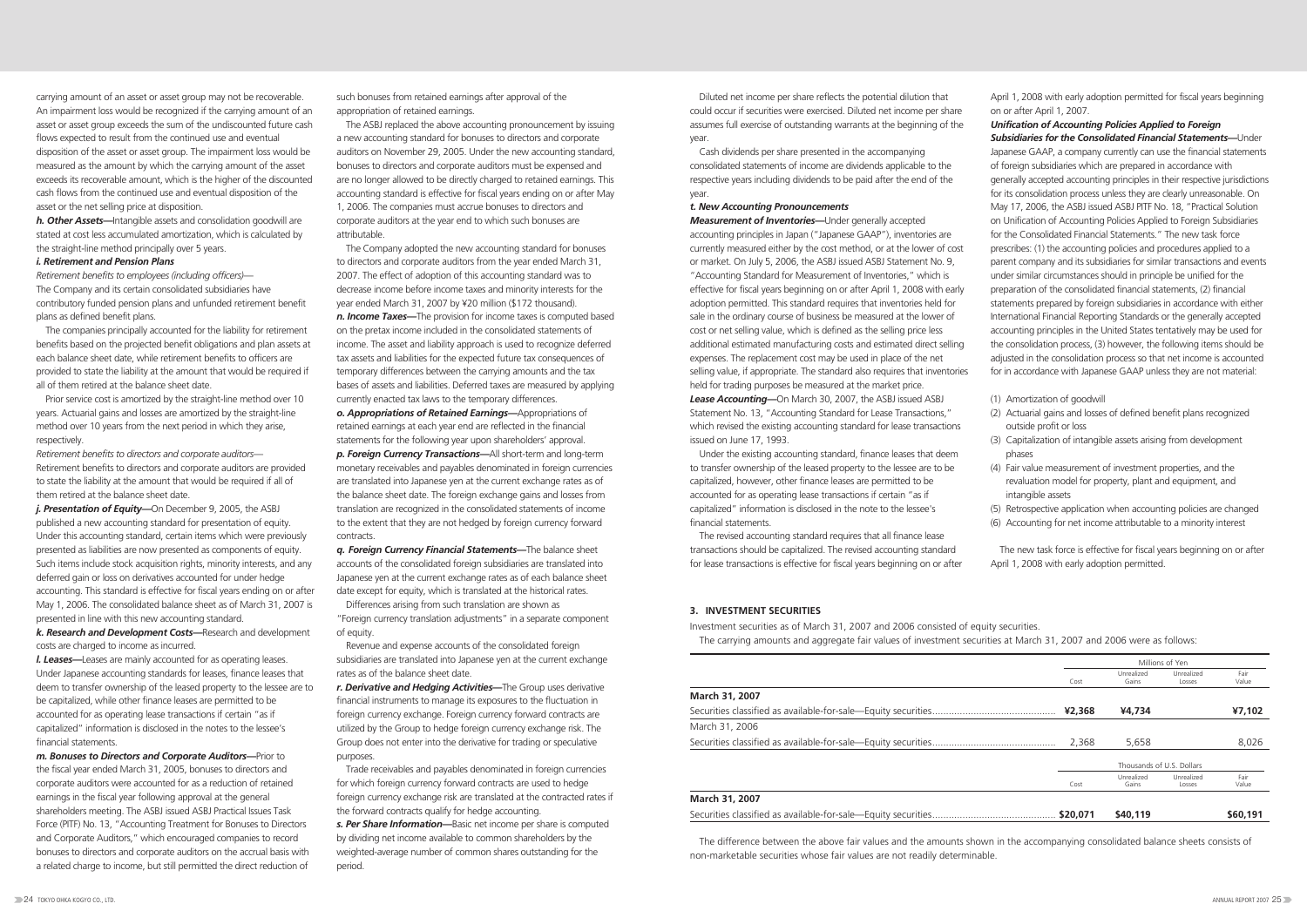#### **5. SHORT-TERM BORROWINGS AND LONG-TERM DEBT**

The amounts of short-term borrowings and current portion of long-term debt are included in "Other current liabilities" of consolidated balance sheets.

Short-term borrowings at March 31, 2007 and 2006 consisted of the following:

|                                                                       |      | Millions of Yen | Thousands of<br>U.S. Dollars |
|-----------------------------------------------------------------------|------|-----------------|------------------------------|
|                                                                       | 2007 | 2006            | 2007                         |
| Unsecured loans from minority shareholder, with                       | ¥ 31 | ¥ 27            | \$ 268                       |
| Bank overdrafts, with interest rates of 4.00% (2007) and 3.00% (2006) | 210  | 215             | 1,786                        |
| Total                                                                 | ¥242 | 4743            | \$2,055                      |

Long-term debt at March 31, 2007 and 2006 consisted of the following:

|                                                                            | Millions of Yen<br>2006<br>2007 |    | Thousands of<br>U.S. Dollars |
|----------------------------------------------------------------------------|---------------------------------|----|------------------------------|
|                                                                            |                                 |    | 2007                         |
| Unsecured loans from a financial institution for employees' housing loans, | ¥<br>- 5                        | ¥5 | 46                           |
|                                                                            | 215                             |    | 1,827                        |
| Total                                                                      | 221                             |    | 1,873                        |
|                                                                            |                                 |    | (3)                          |
| Long-term debt, less current portion                                       | ¥220                            | ¥5 | \$1,870                      |

Annual maturities of long-term debt at March 31, 2007 for the next five years and thereafter are as follows:

| Year Ending March 31 | Millions of Yen | Thousands of<br>U.S. Dollars |
|----------------------|-----------------|------------------------------|
| 2008                 |                 |                              |
| 2009                 |                 |                              |
| 2010                 | ¥ 54            |                              |
| 2011                 | 108             |                              |
| 2012                 | 54              |                              |
|                      |                 |                              |
| Total                |                 |                              |

#### **6. RETIREMENT AND PENSION PLANS**

The Company and its certain consolidated subsidiaries have contributory funded pension plans and unfunded retirement benefit plans as defined benefit plans for employees. The Company has severance payment plans for directors and corporate auditors.

Under most circumstances, employees terminating their employment are entitled to retirement benefits determined based on their rate of pay at the time of termination, their average pay during employment, years of service and certain other factors. Such retirement benefits are made in the form of a lump-sum severance payment from the Company or from certain consolidated subsidiaries and annuity payments from a trustee.

The Company applied for transfer of the substitutional portion of past pension obligations to the government and obtained approval by the Ministry of Health, Labour and Welfare on January 1, 2005. The Company thereafter transferred the substitutional portion of the pension obligations and related assets to the government on May 19, 2005.

On September 29, 2005, the Company contributed ¥5,000 million (\$42,735 thousand) to the employee retirement benefit trust for the Company's contributory pension plans. The securities held in this trust qualify as plan assets.

#### The liability for employees' retirement benefits at March 31, 2007 and 2006 consisted of the following:

### Thousands of Millions of Yen U.S. Dollars **2007** 2006 **2007** Projected benefit obligation ................................................................................................ **¥13,388** ¥12,768 **\$113,464** Fair value of plan assets ...................................................................................................... **(8,181)** (7,176) **(69,332)** Employee retirement benefit trust ....................................................................................... **(5,002)** (4,926) **(42,398)** Unrecognized prior service cost ........................................................................................... **1,072** 1,211 **9,091** Unrecognized actuarial loss ................................................................................................. **(163)** (663) **(1,387)**

|               |           | ¥12.768        | \$113,464 |
|---------------|-----------|----------------|-----------|
|               | (8.181)   | (7.176)        | (69, 332) |
|               | (5,002)   | (4.926)        | (42, 398) |
|               | 1,072     | 1.211          | 9.091     |
|               | (163)     | (663)          | (1, 387)  |
| Net liability | $¥$ 1.113 | $\angle 1.213$ | 9,438     |
|               |           |                |           |

The components of net periodic benefit costs for the years ended March 31, 2007 and 2006 are as follows:

|                            |                 |        | Thousands of |
|----------------------------|-----------------|--------|--------------|
|                            | Millions of Yen |        | U.S. Dollars |
|                            | 2007            | 2006   | 2007         |
|                            | ¥713            | 699    | \$6,047      |
|                            | 276             | 263    | 2,345        |
|                            | (275)           | (118)  | (2, 337)     |
|                            | (138)           | (138)  | (1, 175)     |
|                            | 220             | 333    | 1,867        |
|                            | 6               | 20     | 50           |
| Net periodic benefit costs | A 8U 7          | ¥1.060 | \$6,798      |
|                            |                 |        |              |

The liabilities for retirement benefits at March 31, 2007 and 2006 for directors and corporate auditors are ¥174 million (\$1,477 thousand) and ¥536 million, respectively. The retirement benefits for directors and corporate auditors are paid subject to the approval of the shareholders.

Assumptions used for the years ended March 31, 2007 and 2006 are set forth as follows:

|                                         | 2007     | 2006     |
|-----------------------------------------|----------|----------|
|                                         | 2.25%    | 225%     |
| Expected rate of return on plan assets: |          |          |
|                                         | $3.50\%$ | 2.00%    |
|                                         | 0.50%    | $0.50\%$ |
|                                         | 10 years | 10 years |
|                                         | 10 years | 10 years |

### **4. INVENTORIES**

Inventories at March 31, 2007 and 2006 consisted of the following:

|       |         | Millions of Yen |           |  |
|-------|---------|-----------------|-----------|--|
|       | 2007    | 2006            | 2007      |  |
|       | 41.281  | ¥ 1.041         | \$10,861  |  |
|       | 17,648  | 19.478          | 149,565   |  |
|       | 5,067   | 5,628           | 42,947    |  |
|       | 4,050   | 3.407           | 34,325    |  |
| Total | ¥28.048 | ¥29.556         | \$237,699 |  |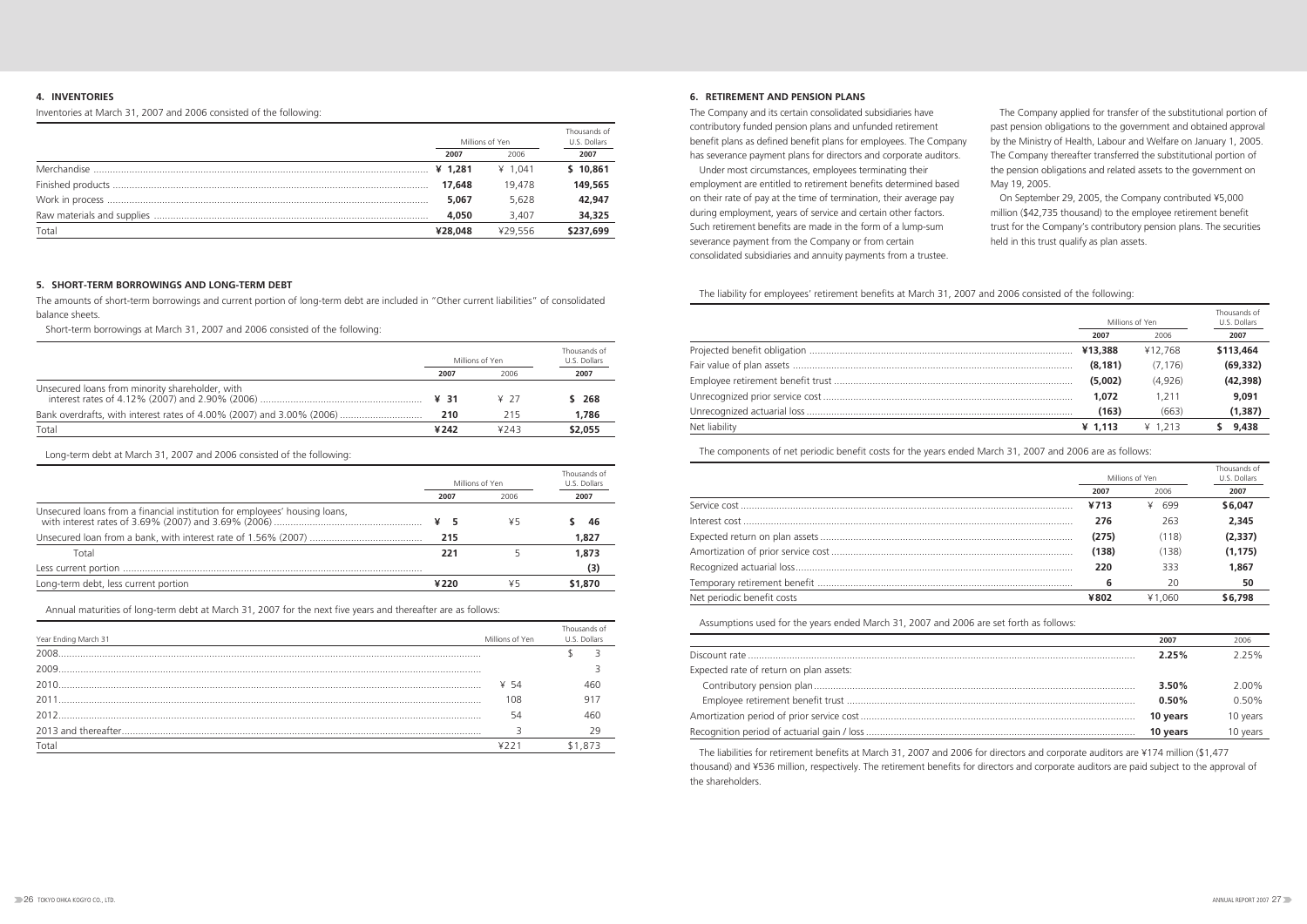The tax effects of significant temporary differences which resulted in deferred tax assets and liabilities at March 31, 2007 and 2006 are as follows:

|                                                   |         |                 | Thousands of |
|---------------------------------------------------|---------|-----------------|--------------|
|                                                   |         | Millions of Yen | U.S. Dollars |
|                                                   | 2007    | 2006            | 2007         |
| Current assets-Deferred tax assets:               |         |                 |              |
|                                                   | $¥$ 716 | 619<br>¥        | \$6,069      |
|                                                   | 96      | 244             | 819          |
|                                                   | 410     | 298             | 3,482        |
|                                                   | 388     | 332             | 3,289        |
|                                                   | 306     | 545             | 2,599        |
|                                                   |         | (5)             |              |
| Total                                             | ¥1,918  | ¥2,035          | \$16,259     |
| Non-current assets:                               |         |                 |              |
| Deferred tax assets:                              |         |                 |              |
|                                                   | ¥2,444  | ¥2,694          | \$20,716     |
|                                                   | 62      | 96              | 533          |
|                                                   | 286     | 286             | 2.429        |
|                                                   | 416     | 304             | 3,529        |
|                                                   | (486)   | (530)           | (4, 123)     |
| Total                                             | 2,723   | 2,851           | 23,084       |
| Deferred tax liabilities:                         |         |                 |              |
|                                                   | 80      | 89              | 678          |
|                                                   | 1,629   | 1.998           | 13,808       |
|                                                   | 61      | 61              | 521          |
| Total                                             | 1.770   | 2,148           | 15,008       |
| Net deferred tax assets                           | ¥ 953   | ¥ 703           | \$8,076      |
| Current liabilities-Deferred tax liabilities      | ¥<br>62 | ¥<br>196        | \$<br>530    |
| Non-current liabilities-Deferred tax liabilities: |         |                 |              |
|                                                   | ¥<br>81 | ¥<br>95         | S<br>693     |
|                                                   | 486     | 337             | 4,120        |
| Total                                             | ¥ 568   | 432             | \$4,814      |

**9. INCOME TAXES**

The Company and its domestic subsidiaries are subject to Japanese national and local income taxes which, in the aggregate, resulted in a normal effective statutory tax rate of approximately 40.3% for the years ended March 31, 2007 and 2006. Foreign subsidiaries are subject to income taxes of the countries in which they operate.

A reconciliation between the normal effective statutory tax rate and the actual effective tax rate reflected in the accompanying consolidated statements of income for the years ended March 31, 2007 and 2006 is as follows:

|                           | 2007  | 2006           |
|---------------------------|-------|----------------|
|                           | 40.3% | 40 3%          |
|                           | 0.3   | 03             |
|                           | (0.2) | (0.1)          |
|                           | 1.2   | (0.3)          |
|                           | (4.6) | (4.6)          |
|                           | (0.4) | 1 <sub>2</sub> |
|                           | 0.7   | 0.3            |
| Actual effective tax rate | 37.3% | 37 1%          |

#### **8. STOCK OPTIONS**

The stock option outstanding as of March 31, 2007 is as follows:

| Stock Option       | Persons<br>Granted            | Number of<br>Options Granted | Date of<br>Grant | Exercise<br>Price   | Exercise Period                       |
|--------------------|-------------------------------|------------------------------|------------------|---------------------|---------------------------------------|
| 2001 Stock Options | 15 directors<br>122 employees | 788,000 shares               | 2001.9.4         | ¥1,872<br>(\$15.86) | From July 1, 2003<br>to June 30, 2008 |

#### The stock option activity is as follows:

2001 Stock Option

|                                   | <b><i>LOUT JIOUR OPLIOIT</i></b> |
|-----------------------------------|----------------------------------|
|                                   | (Shares)                         |
| For the Year Ended March 31, 2007 |                                  |
| Non-vested:                       |                                  |
| March 31, 2006-outstanding        |                                  |
| Granted                           |                                  |
| Canceled                          |                                  |
| Vested                            |                                  |
| March 31, 2007-outstanding        |                                  |
| Vested:                           |                                  |
|                                   | 351,000                          |
| Vested                            |                                  |
|                                   | 94,000                           |
| Canceled                          |                                  |
|                                   | 257,000                          |
|                                   | ¥1,872                           |
|                                   | (\$15.86)                        |
|                                   | ¥3,118                           |
|                                   | ( \$26.42)                       |
| Fair value price at grant date    |                                  |

#### **7. EQUITY**

On and after May 1, 2006, Japanese companies are subject to a new corporate law of Japan (the "Corporate Law"), which reformed and replaced the Commercial Code of Japan with various revisions that are, for the most part, applicable to events or transactions which occur on or after May 1, 2006 and for the fiscal years ending on or after May 1, 2006. The significant changes in the Corporate Law that affect financial and accounting matters are summarized below:

*a. Dividends—*Under the Corporate Law, companies can pay dividends at any time during the fiscal year in addition to the year-end dividend upon resolution at the shareholders meeting. For companies that meet certain criteria such as; (1) having the Board of Directors, (2) having independent auditors, (3) having the Board of Corporate Auditors, and (4) the term of service of the directors is prescribed as one year rather than two years of normal term by its articles of incorporation, the Board of Directors may declare dividends (except for dividends in kind) if the company has prescribed so in its articles of incorporation.

The Corporate Law permits companies to distribute dividends-inkind (non-cash assets) to shareholders subject to a certain limitation and additional requirements.

Semiannual interim dividends may also be paid once a year upon resolution by the Board of Directors if the articles of incorporation of the company so stipulate. The Corporate Law provides certain limitations on the amounts available for dividends or the purchase of treasury stock. The limitation is defined as the amount available for distribution to the shareholders, but the amount of net assets after dividends must be maintained at no less than ¥3 million.

#### *b. Increases / Decreases and Transfer of Common Stock,*

*Reserve and Surplus—*The Corporate Law requires that an amount equal to 10% of dividends must be appropriated as a legal reserve (a component of retained earnings) or as additional paid-in capital (a component of capital surplus) depending on the equity account charged upon the payment of such dividends until the total of aggregate amount of legal reserve and additional paid-in capital equals 25% of the common stock. Under the Corporate Law, the total amount of additional paid-in capital and legal reserve may be reversed without limitation of such threshold. The Corporate Law also provides that common stock, legal reserve, additional paid-in capital, other capital surplus and retained earnings can be transferred among the accounts under certain conditions upon resolution of the shareholders.

*c. Treasury Stock and Treasury Stock Acquisition Rights—*The Corporate Law also provides for companies to purchase treasury stock and dispose of such treasury stock by resolution of the Board of Directors. The amount of treasury stock purchased cannot exceed the amount available for distribution to the shareholders which is determined by specific formula.

Under the Corporate Law, stock acquisition rights, which were previously presented as a liability, are now presented as a separate component of equity.

The Corporate Law also provides that companies can purchase both treasury stock acquisition rights and treasury stock. Such treasury stock acquisition rights are presented as a separate component of equity or deducted directly from stock acquisition rights.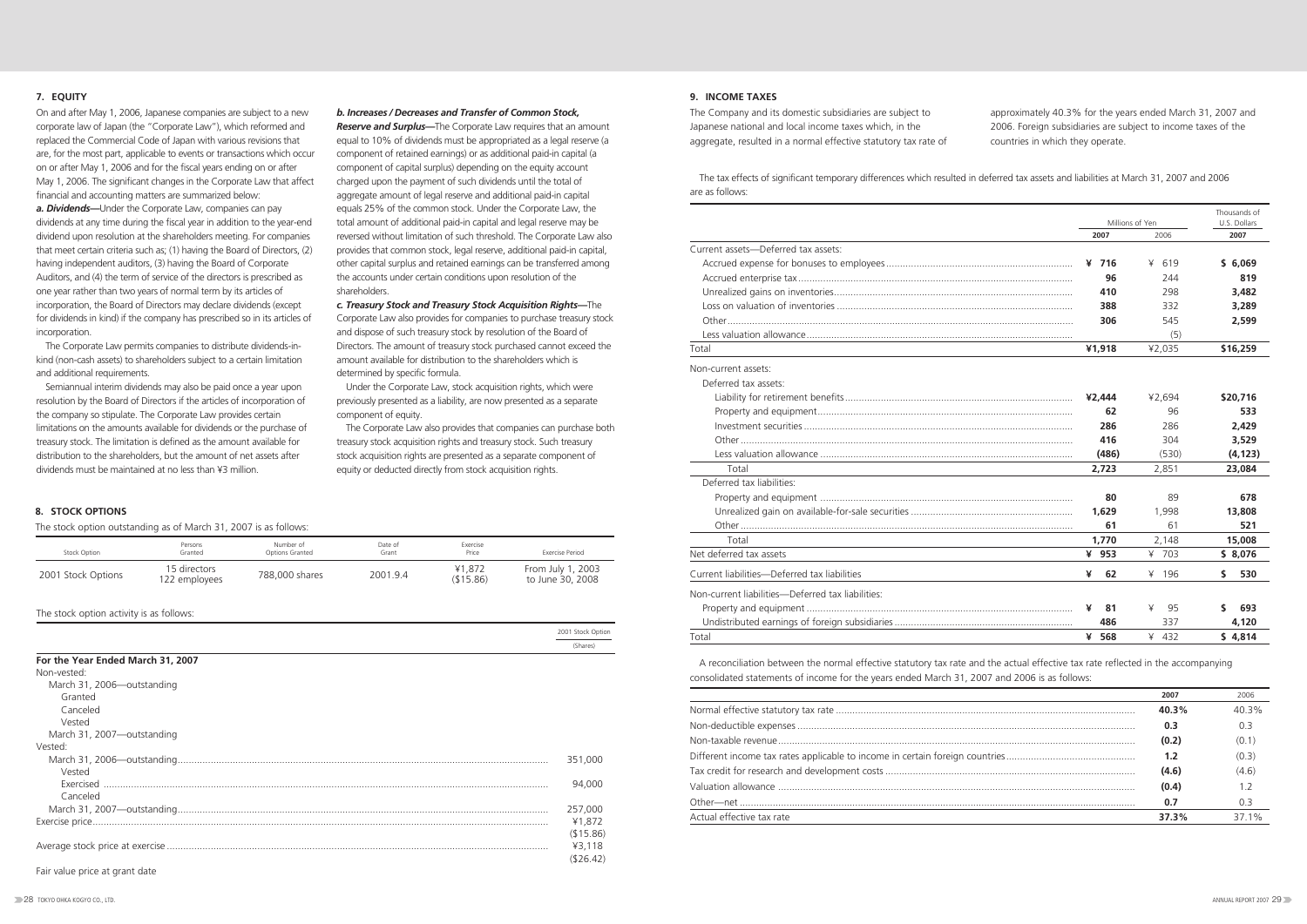### **10. RESEARCH AND DEVELOPMENT COSTS**

Research and development costs charged to income were as follows:

|       |        | Millions of Yen | Thousands of<br>U.S. Dollars |
|-------|--------|-----------------|------------------------------|
|       | 2007   | 2006            | 2007                         |
|       | ¥6,277 | ¥5.549          | \$53,195                     |
|       | 210    | 134             | 1.787                        |
| Total | ¥6,487 | ¥5.683          | \$54,982                     |

The amounts of acquisition cost, depreciation and obligations under finance leases include the imputed interest expense portion. Depreciation expense which was not reflected in the

consolidated statements of income, computed by straight-line method was ¥37 million (\$317 thousand) and ¥24 million for the years ended March 31, 2007 and 2006, respectively.

The minimum rental commitments under noncancelable operating leases at March 31, 2007 and 2006 were as follows:

|            | ¥6,277 | ¥5.549 | \$53,195 |      |      |                 | Thousands of |
|------------|--------|--------|----------|------|------|-----------------|--------------|
|            | 210    |        | 1,787    |      |      | Millions of Yen | U.S. Dollars |
| Total      | 46.487 | ¥5.68. | \$54,982 |      | 2007 |                 |              |
|            |        |        |          |      | ¥111 | ¥109            | - 947        |
|            |        |        |          |      | 208  |                 | 1.765        |
| 11. LEASES |        |        |          | ัด†ล | ¥320 | 4421            | \$2,713      |
|            |        |        |          |      |      |                 |              |

The Group leases certain buildings and structures, machinery, computer hardware, software and other assets.

Total lease payments under finance leases for the years ended March 31, 2007 and 2006 were ¥37 million (\$317 thousand) and ¥24 million, respectively.

Pro forma information of leased property such as acquisition cost, accumulated depreciation, obligations under finance lease, depreciation expense, interest expense of finance leases that do not transfer ownership of the leased property to the lessee on an "as if capitalized" basis for the years ended March 31, 2007 and

2006 was as follows:

|                     | Millions of Yen                       |                               |                              |         |
|---------------------|---------------------------------------|-------------------------------|------------------------------|---------|
|                     | <b>Buildings</b><br>and<br>Structures | Machinery<br>and<br>Equipment | Furniture<br>and<br>Fixtures | Total   |
| March 31, 2007      |                                       |                               |                              |         |
|                     | ¥243                                  | ¥49                           | ¥44                          | ¥337    |
|                     | 20                                    | 33                            | 35                           | 89      |
| Net leased property | ¥223                                  | 415                           | ¥ 9                          | ¥247    |
|                     | Thousands of U.S. Dollars             |                               |                              |         |
|                     | <b>Buildings</b><br>and<br>Structures | Machinery<br>and<br>Equipment | Furniture<br>and<br>Fixtures | Total   |
| March 31, 2007      |                                       |                               |                              |         |
|                     | \$2,061                               | \$420                         | \$375                        | \$2,857 |
|                     | 171                                   | 286                           | 297                          | 755     |
| Net leased property | \$1,890                               | \$134                         | \$78                         | \$2,101 |
|                     | Millions of Yen                       |                               |                              |         |
|                     | <b>Buildings</b><br>and<br>Structures | Machinery<br>and<br>Equipment | Furniture<br>and<br>Fixtures | Total   |
| March 31, 2006      |                                       |                               |                              |         |
|                     | ¥233                                  | 441                           | ¥44                          | ¥319    |
|                     | 3                                     | 22                            | 25                           | 52      |
| Net leased property | ¥229                                  | ¥18                           | ¥18                          | ¥266    |

#### Acquisition cost and accumulated depreciation:

#### **12. DERIVATIVES**

The Group enters into foreign currency forward contracts to hedge foreign currency exchange risk associated with certain assets and liabilities denominated in foreign currencies.

All derivative transactions are entered into to hedge foreign currency exposures incorporated within its business. Accordingly, market risk in these derivatives is basically offset by opposite movements in the value of hedged assets or liabilities.

Because the counterparties to these derivatives are limited to major international financial institutions, the Group does not

anticipate any losses arising from credit risk.

Derivative transactions entered into by the Group have been made in accordance with internal policies which regulate the authorization and credit limit amounts.

There is no disclosure of market value information because all foreign currency forward contracts qualify for hedge accounting at March 31, 2007 and 2006.

#### **13. RELATED PARTY TRANSACTIONS**

Major transactions of the Company with directors and a corporate auditor for the years ended March 31, 2007 and 2006 were as follows:

Exercise of stock option..

|      | Millions of Yen | Thousands of<br>U.S. Dollars |
|------|-----------------|------------------------------|
| 2007 | 2006            | 2007                         |
| ¥52  | ¥104            | \$448                        |

Obligations under finance leases:

|       |      | Millions of Yen | Thousands of<br>U.S. Dollars |
|-------|------|-----------------|------------------------------|
|       | 2007 | 2006            | 2007                         |
|       | 432  | ¥ 35            | \$272                        |
|       | 215  | 231             | 1,828                        |
| Total | 4247 | ¥266            | \$2,101                      |

#### **14. NET INCOME PER SHARE**

Reconciliation of the differences between basic and diluted net income per share ("EPS") for the years ended March 31, 2007 and 2006 is as follows:

|                                                       | Millions of Yen | Thousands<br>of Shares     | Yen        | U.S. Dollars |
|-------------------------------------------------------|-----------------|----------------------------|------------|--------------|
|                                                       | Net Income      | Weighted-average<br>Shares | <b>EPS</b> |              |
| Year Ended March 31, 2007                             |                 |                            |            |              |
| Basic EPS—Net income available to common shareholders | ¥6,660          | 46,781                     | ¥142.37    | \$1.20       |
| Effect of dilutive securities-Stock options           |                 | 126                        |            |              |
| Diluted EPS—Net income for computation                | ¥6,660          | 46,906                     | ¥141.99    | \$1.20       |
| Year Ended March 31, 2006                             |                 |                            |            |              |
| Basic EPS:                                            |                 |                            |            |              |
| Net income                                            | ¥6,656          |                            |            |              |
|                                                       | 33              |                            |            |              |
| Net income available to common shareholders           | 6,622           | 46,525                     | ¥142.34    |              |
| Effect of dilutive securities—Stock options           |                 | 155                        |            |              |
| Diluted EPS-Net income for computation                | ¥6,622          | 46,680                     | ¥141.87    |              |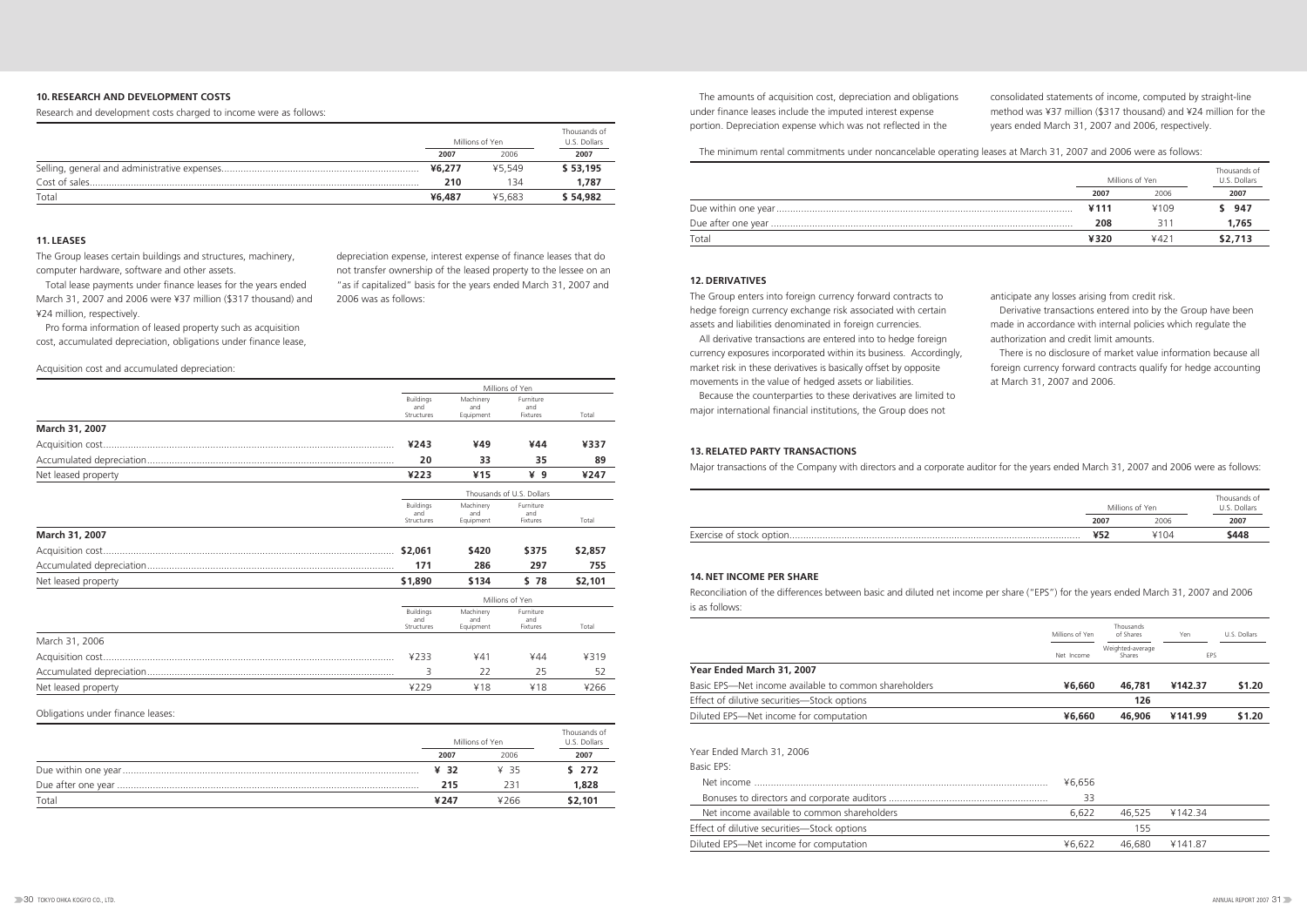### **15. SUBSEQUENT EVENT**

At the general shareholders meeting held on June 28, 2007, the Company's shareholders approved the following appropriation of retained earnings:

#### **16. SEGMENT INFORMATION**

#### *(1) Business Segments*

The Group operates in the following industries:

Material business consists of photoresists and related materials, printing materials and specialty chemicals. Equipment business consists of semiconductor manufacturing equipment and LCD manufacturing equipment.

Information about business segments for the years ended March 31, 2007 and 2006 is as follows:

|                                         | Millions of Yen | Thousands of<br>U.S. Dollars |
|-----------------------------------------|-----------------|------------------------------|
| Cash dividends, ¥18 (\$0.15) per share. | ¥84∠            |                              |

|                  |                             |                              | Millions of Yen |                               |              |
|------------------|-----------------------------|------------------------------|-----------------|-------------------------------|--------------|
|                  |                             |                              | 2007            |                               |              |
|                  | Material<br><b>Business</b> | Equipment<br><b>Business</b> | Total           | Eliminations<br>and Corporate | Consolidated |
|                  | ¥83,038                     | ¥18,916                      | ¥101,955        |                               | ¥101,955     |
|                  |                             | 74                           | 74              | (74)<br>¥                     |              |
|                  | 83,038                      | 18,991                       | 102,029         | (74)                          | 101,955      |
|                  | 70,424                      | 15,983                       | 86,408          | 4,662                         | 91,071       |
| Operating income | ¥12,614                     | ¥ 3.007                      | ¥ $15,621$      | $*(4,737)$                    | ¥ 10,884     |
| Assets           | ¥85,769                     | ¥25,943                      | ¥111,713        | ¥54,897                       | ¥166,610     |
|                  | 4,920                       | 328                          | 5,249           | 681                           | 5,931        |
|                  | 8,170                       | 207                          | 8,378           | 223                           | 8,601        |

|                  | Thousands of U.S. Dollars   |                              |           |                               |                       |  |  |
|------------------|-----------------------------|------------------------------|-----------|-------------------------------|-----------------------|--|--|
|                  | 2007                        |                              |           |                               |                       |  |  |
|                  | Material<br><b>Business</b> | Equipment<br><b>Business</b> | Total     | Eliminations<br>and Corporate | Consolidated          |  |  |
|                  | \$703,717                   | \$160,309                    | \$864,026 |                               | 864,026<br>S.         |  |  |
|                  |                             | 633                          | 633       | (633)<br>S                    |                       |  |  |
| Total sales      | 703.717                     | 160,942                      | 864,659   | (633)                         | 864,026               |  |  |
|                  | 596,818                     | 135,456                      | 732,274   | 39,513                        | 771,788               |  |  |
| Operating income | \$106,898                   | \$25.486                     | \$132,384 | \$ (40, 146) \$               | 92,237                |  |  |
| Assets           | \$726,859                   | \$219,863                    | \$946,723 |                               | \$465,232 \$1,411,955 |  |  |
|                  | 41,700                      | 2,787                        | 44,488    | 5.774                         | 50,263                |  |  |
|                  | 69,244                      | 1.756                        | 71,000    | 1,893                         | 72,894                |  |  |

|                  |                             |                              | Millions of Yen |                               |              |
|------------------|-----------------------------|------------------------------|-----------------|-------------------------------|--------------|
|                  |                             |                              | 2006            |                               |              |
|                  | Material<br><b>Business</b> | Equipment<br><b>Business</b> | Total           | Eliminations<br>and Corporate | Consolidated |
|                  | ¥80.338                     | ¥18.175                      | ¥ 98.514        |                               | ¥ 98.514     |
|                  |                             | 77                           | 77              | (77)<br>¥                     |              |
|                  | 80,338                      | 18.252                       | 98.591          | (77)                          | 98,514       |
|                  | 67.673                      | 15,909                       | 83.582          | 4.387                         | 87,969       |
| Operating income | ¥12.665                     | ¥ 2.343                      | ¥ 15.009        | 4(4.464)                      | ¥ 10,544     |
| Assets           | ¥79.553                     | ¥28.411                      | ¥107.964        | ¥57.716                       | ¥165.681     |
|                  | 4,452                       | 361                          | 4.814           | 688                           | 5,502        |
|                  | 6,943                       | 264                          | 7.207           | 251                           | 7,458        |

#### *(2) Geographical Segments*

Information about geographical segments for the years ended March 31, 2007 and 2006 is as follows:

|                     |            |                  |         | Millions of Yen |            |                               |              |  |
|---------------------|------------|------------------|---------|-----------------|------------|-------------------------------|--------------|--|
|                     | 2007       |                  |         |                 |            |                               |              |  |
|                     | Japan      | North<br>America | Europe  | Asia            | Total      | Eliminations<br>and Corporate | Consolidated |  |
|                     | ¥ 74.168   | ¥8,804           | ¥6,854  | ¥12,128         | ¥101,955   |                               | ¥101.955     |  |
| Interarea transfer. | 11,980     | 933              | 35      | 273             | 13,223     | ¥ (13,223)                    |              |  |
| Total sales         | 86,148     | 9,737            | 6,890   | 12,402          | 115,178    | (13,223)                      | 101,955      |  |
|                     | 76,521     | 8,897            | 6,809   | 10,812          | 103,040    | (11, 969)                     | 91,071       |  |
| Operating income    | ¥<br>9,627 | 840<br>¥         | ¥<br>80 | ¥ $1,589$       | ¥ $12,138$ | (1,253)<br>¥                  | 10,884<br>¥  |  |
| Assets              | ¥108,502   | ¥8,115           | ¥4,891  | ¥10,280         | ¥131,789   | ¥ 34,820                      | ¥166,610     |  |

Thousands of U.S. Dollars

|                     |           |                  |           | 2007      |              |                                               |
|---------------------|-----------|------------------|-----------|-----------|--------------|-----------------------------------------------|
|                     | Japan     | North<br>America | Europe    | Asia      | Total        | Eliminations<br>Consolidated<br>and Corporate |
| Sales to customers. | \$628,542 | \$74,610         | \$58,088  | \$102,784 | 864,026<br>S | 864,026                                       |
| Interarea transfer  | 101,529   | 7.914            | 302       | 2,316     | 112,064      | \$(112,064)                                   |
| Total sales         | 730,072   | 82,524           | 58,391    | 105,101   | 976,090      | (112,064)<br>864,026                          |
| Operating expenses  | 648,485   | 75,399           | 57,708    | 91,633    | 873,225      | (101, 437)<br>771,788                         |
| Operating income    | \$81,587  | \$7,125          | 683<br>S. | \$13,468  | 102,864<br>s | $(10,626)$ \$<br>92,237<br>S.                 |
| Assets              | \$919,515 | \$68,772         | \$41,453  | \$ 87,122 | \$1,116,863  | \$295,091 \$1,411,955                         |

|                         |            |                  |           | Millions of Yen |          |                               |              |
|-------------------------|------------|------------------|-----------|-----------------|----------|-------------------------------|--------------|
|                         |            |                  |           | 2006            |          |                               |              |
|                         | Japan      | North<br>America | Europe    | Asia            | Total    | Eliminations<br>and Corporate | Consolidated |
|                         | ¥ 73.282   | ¥7,236           | ¥5.787    | ¥12.207         | ¥ 98.514 |                               | ¥ 98.514     |
|                         | 10.155     | 597              | 17        | 181             | 10.951   | ¥ (10,951)                    |              |
| Total sales             | 83,438     | 7,833            | 5,805     | 12,388          | 109,466  | (10, 951)                     | 98,514       |
|                         | 74,258     | 7,497            | 5,831     | 10,350          | 97,937   | (9,967)                       | 87,969       |
| Operating income (loss) | 9.180<br>¥ | 336<br>¥         | (26)<br>¥ | ¥ 2,038         | ¥ 11,529 | (984)<br>¥                    | 10,544<br>¥  |
| Assets                  | ¥106,080   | ¥7,345           | ¥4,970    | ¥ 8,886         | ¥127,283 | ¥ 38.398                      | ¥165.681     |

The effect of the change in the accounting for supplies used for research and development activities described in Note 2.d is to increase operating income and assets of material business for the year ended March 31, 2007 by ¥218 million (\$1,852 thousand).

In addition, the effect of the change in the accounting for bonuses to directors and corporate auditors described in Note 2.m is to decrease operating income of material business for the year ended March 31, 2007 by ¥20 million (\$172 thousand).

The effect of the change in the accounting for supplies used for research and development activities described in Note 2.d is to increase operating income and assets of the Japan segment for the year ended March 31, 2007 by ¥218 million (\$1,852

thousand). In addition, the effect of the change in the accounting for bonuses to directors and corporate auditors described in Note 2.m is to decrease operating income of the Japan segment for the year ended March 31, 2007 by ¥20 million (\$172 thousand).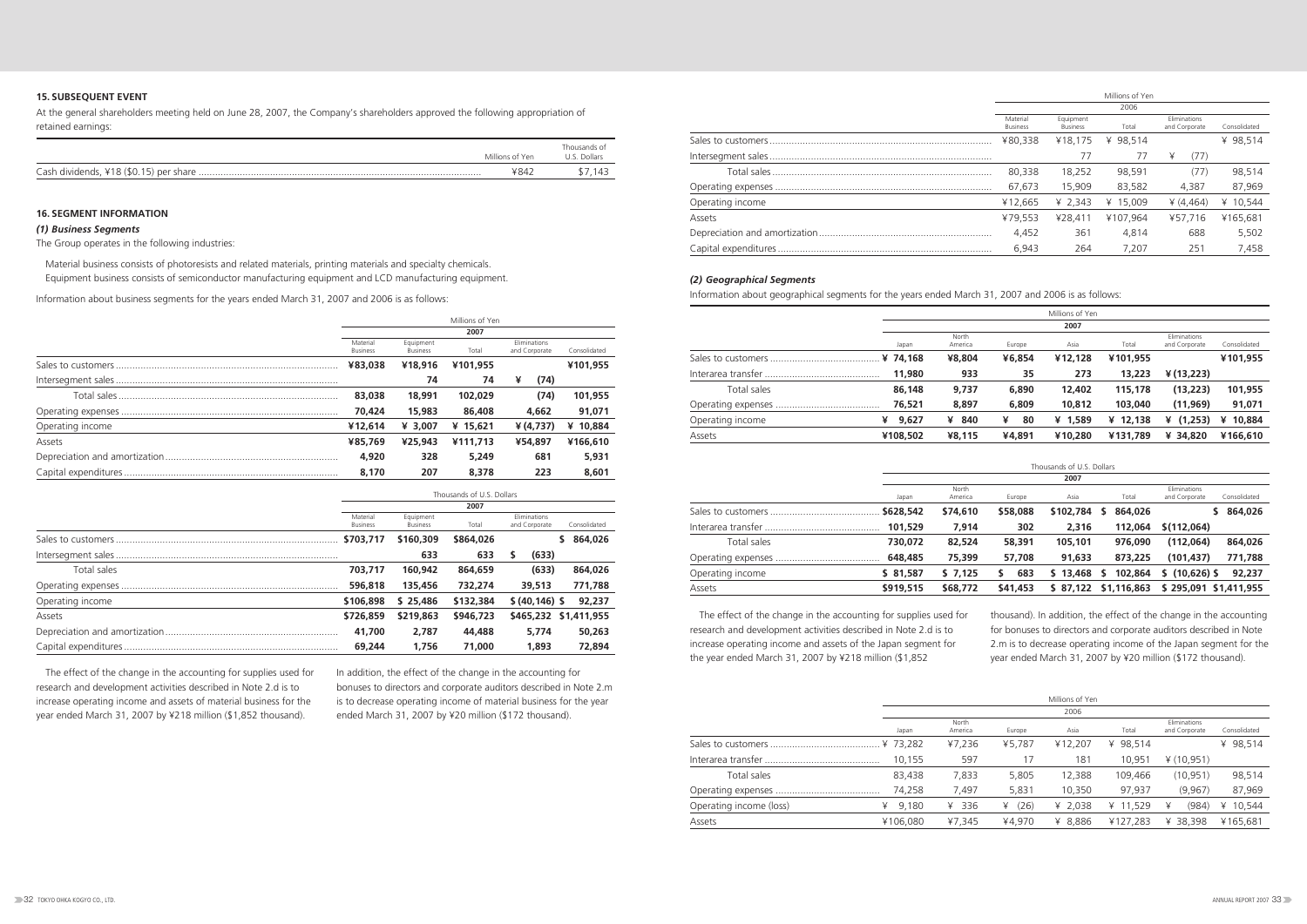#### *(3) Sales to Foreign Customer*

Information about sales to foreign customers of the Group for the years ended March 31, 2007 and 2006 is as follows:

| Millions of Yen  |         |         |             |          |  |  |  |
|------------------|---------|---------|-------------|----------|--|--|--|
| 2007             |         |         |             |          |  |  |  |
| North<br>America | Europe  | Asia    | Other Areas | Total    |  |  |  |
| ¥9,570           | ¥7,245  | ¥42,701 | ¥394        | ¥ 59,911 |  |  |  |
|                  |         |         |             | 101,955  |  |  |  |
| $9.4\%$          | $7.1\%$ | 41.9%   | $0.4\%$     | 58.8%    |  |  |  |

| Thousands of U.S. Dollars |          |                 |             |           |  |  |
|---------------------------|----------|-----------------|-------------|-----------|--|--|
| 2007                      |          |                 |             |           |  |  |
| North<br>America          | Europe   | Asia            | Other Areas | Total     |  |  |
|                           | \$61,403 | \$361,875       | \$3,339     | \$507,720 |  |  |
|                           |          |                 |             | 864,026   |  |  |
| $9.4\%$                   | $7.1\%$  | 41.9%           | $0.4\%$     | 58.8%     |  |  |
|                           |          | Millions of Yen |             |           |  |  |

| 2006             |        |         |             |         |  |  |
|------------------|--------|---------|-------------|---------|--|--|
| North<br>America | Europe | Asia    | Other Areas | Total   |  |  |
| ¥7.962           | ¥6 224 | ¥44.396 | ¥355        | ¥58.938 |  |  |
|                  |        |         |             | 98.514  |  |  |
| $8.1\%$          | 63%    | 45 1%   | $0.3\%$     | 59.8%   |  |  |

# Deloitte.

#### **INDEPENDENT AUDITORS' REPORT**

#### To the Board of Directors of TOKYO OHKA KOGYO CO., LTD.:

We have audited the accompanying consolidated balance sheets of TOKYO OHKA KOGYO CO., LTD. and consolidated subsidiaries as of March 31, 2007 and 2006, and the related consolidated statements of income, changes in equity, and cash flows for the years then ended, all expressed in Japanese yen. These consolidated financial statements are the responsibility of the Company's management. Our responsibility is to express an opinion on these consolidated financial statements based on our audits.

We conducted our audits in accordance with auditing standards generally accepted in Japan. Those standards require that we plan and perform the audit to obtain reasonable assurance about whether the financial statements are free of material misstatement. An audit includes examining, on a test basis, evidence supporting the amounts and disclosures in the financial statements. An audit also includes assessing the accounting principles used and significant estimates made by management, as well as evaluating the overall financial statement presentation. We believe that our audits provide a reasonable basis for our opinion.

In our opinion, the consolidated financial statements referred to above present fairly, in all material respects, the consolidated financial position of TOKYO OHKA KOGYO CO., LTD. and consolidated subsidiaries as of March 31, 2007 and 2006, and the consolidated results of their operations and their cash flows for the years then ended in conformity with accounting principles generally accepted in Japan.

Our audits also comprehended the translation of Japanese yen amounts into U.S. dollar amounts and. in our opinion, such translation has been made in conformity with the basis stated in Note 1. Such U.S. dollar amounts are presented solely for the convenience of readers outside Japan.

Deloitte Touche Tohmatsu

June 28, 2007

**Deloitte Touche Tohmatsu** MS Shibaura Building 4-13-23. Shibaura Minato-ku, Tokyo 108-8530 Japan Tel: +81(3)3457 7321

Fax: +81(3)3457 1694 www.deloitte.com/jp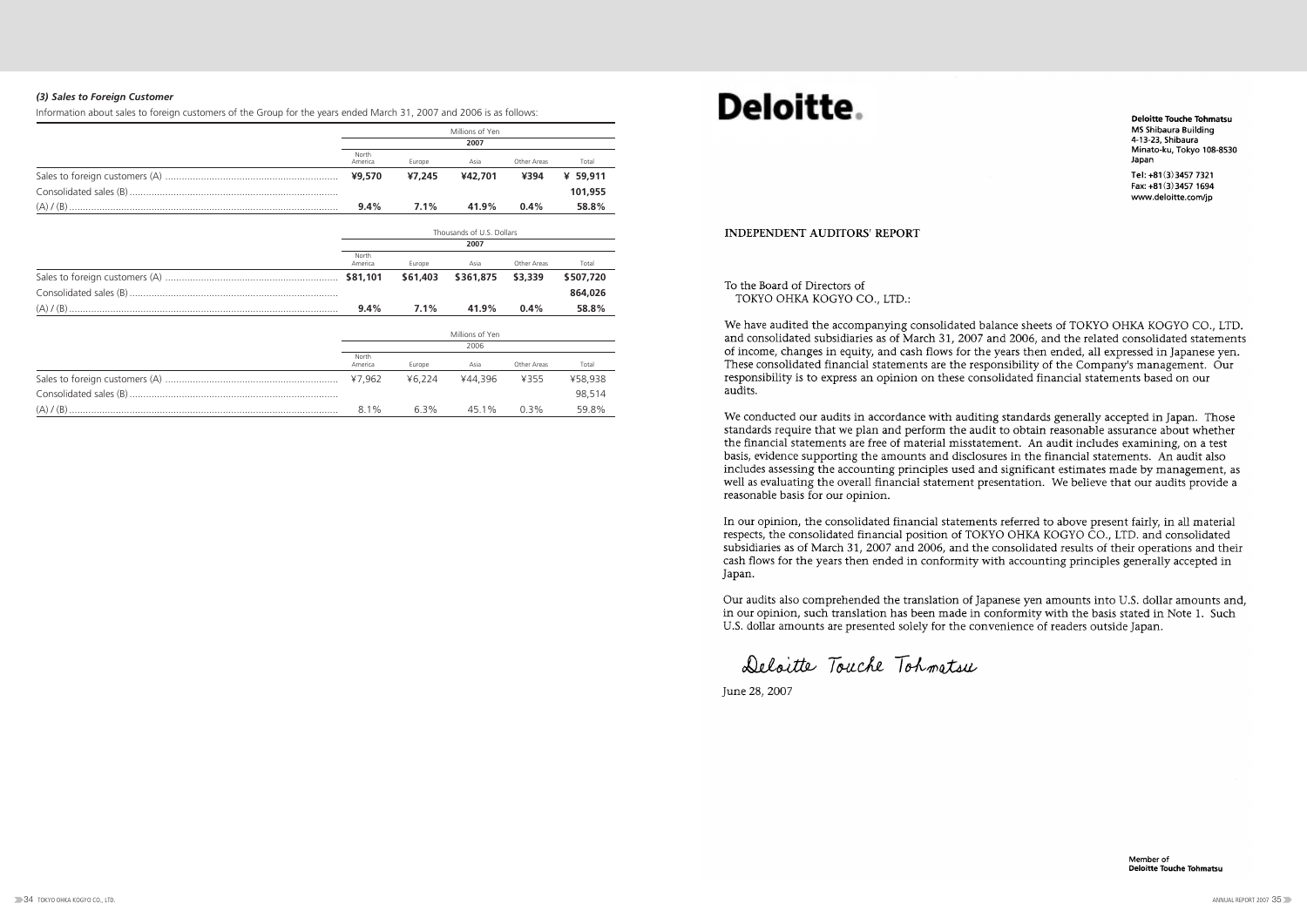

#### **Corporate Data** (As of March 31, 2007)

Corporate Name: TOKYO OHKA KOGYO CO., LTD. Established: October 25, 1940 Corporate Headquarters: 150 Nakamaruko, Nakahara-ku, Kawasaki, Kanagawa 211-0012, JAPAN Number of Employees: Paid-in Capital: ¥14,640 million Number of Shareholders: 11,230 Homepage: http://www.tok.co.jp/ Stock Listing: Tokyo Investor Relations Contact: Public Relations Division 150 Nakamaruko, Nakahara-ku, Kawasaki, Kanagawa 211-0012, JAPAN TEL. +81-44-435-3000 FAX. +81-44-435-3020

#### **Board of Directors, Corporate Auditors and Officers** (As of June 28, 2007)

Board of Directors Representative Director, President Chief Executive Officer Yoichi Nakamura

**Officers** Executive Officer Akinori Horikoshi Department Manager, Corporate Planning Dept.

**Officer** Hitoshi Furuya Department Manager, Purchasing Dept.

Representative Director Senior Executive Officer Takashi Komine Department Manager, Research and Development Dept.

> **Officer** Katsuyuki Ohta Deputy Department Manager, Marketing Dept.

Representative Director Senior Executive Officer Koichi Kaihatsu Department Manager, General Affairs Dept.

> **Officer** Kenji Tazawa Managing Director, TOKYO OHKA KOGYO EUROPE B.V.

Director Executive Officer Yukiyasu Henmi Department Manager, General Accounting Dept.

Director **Officer** Hiroyuki Tohda Department Manager, Manufacturing Dept.

Director **Officer** Kobun Iwasaki Department Manager, Marketing Dept.

Director Jiro Makino (President, Makino Milling Machine Co., Ltd.)

Corporate Auditors Standing Statutory Auditor Yoshio Kitani

Auditor Fujio Higaki (President, Ryoshinholdings Co., Ltd.) Auditor Yukio Hayama

> ● Stock Information General Information Stock Price Information Dividend

● Financial Data Financial Highlights and Historical Data Tanshin (Japanese only)

- IR Library Annual Report / Financial Statement Business Report Presentation Materials for Institutional Investors / Analysts Meeting (Japanese only)
- Today's Stock Price
- **O** Investor FAQs
- IR Contact



Officer Hidekatsu Kohara Department Manager, Process Equipment Manufacturing Dept.

Officer Hiroshi Asaba Deputy Department Manager, Manufacturing Dept. and Department Manager, Electronic Material Dept.

Officer Hiroji Komano President, TOKYO OHKA KOGYO AMERICA, INC.

Note: Mr. Jiro Makino is an outside director. Mr. Fujio Higaki and Mr. Yukio Hayama are outside auditors.



#### **IR Information on the Web Site**

- To Our Shareholders and Investors
- Webcast

A video report on the progress of the Institutional Investors / Analysts Meeting for Business Results (Japanese only) The Corporate Presentation Video can be seen in Japanese, English, Chinese or Korean.

● IR Calendar

IR Info.



http://www.tok.co.jp/en/